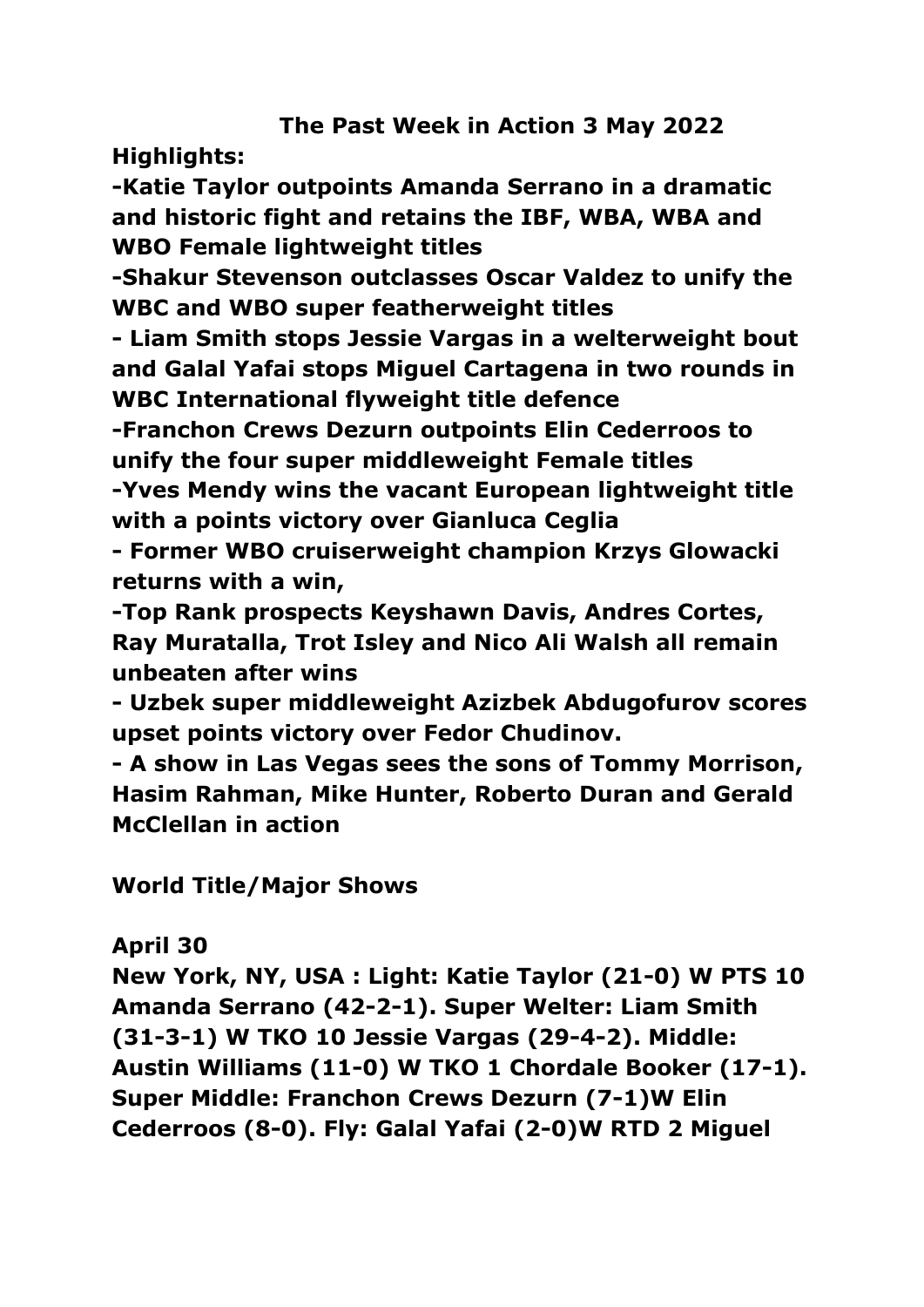# **Cartagena (17-7-1). Feather: Skye Nicolson (3-0) W PTS 6 Shanecqua Paisley Davis(3-2).**

21

# **Taylor vs. Serrano**

Taylor retains the IBF, WBA, WBC and WBO lightweight titles with a split decision over Serrano in a fight that exceeded even the highest expectations with Taylor coming back from the brink of defeat to sweep the closing rounds for a famous victory.

# **Round 1**

A fast start with southpaw Serrano coming forward and Taylor boxing on the back foot. Taylor was quicker with her punches scoring with some sharp left jabs using smart footwork to deal with Serrano's pressure and countering well. Serrano connected with a good left but it was Taylor's round

# **Score: 10-9 Taylor**

# **Round 2**

Serrano did a better job of cutting off the ring in this one and was able to pin Taylor to the ropes and force some furious exchanges . Taylor was showing some clever defensive work. She landed hard counters and more than held her own in the exchanges just doing enough to edge the round.

#### **Score: 10-9 Taylor Taylor 20-18 Round 3**

The pace was almost frenzied as Serrano ploughed forward in the third. She was farcing Taylor to stand and trade and they were both landing heavily. Taylor continued to show outstanding defensive skills and sharp countering but seemed at one point to be rocked by a left from Serrano.

#### **Score: 10-9 Serrano Taylor 29-28 Round 4**

Another exciting all-action round. Taylor chose to stand and trade more with both ignoring defence and letting their punches go and in a free-for-all approach. Taylor was that bit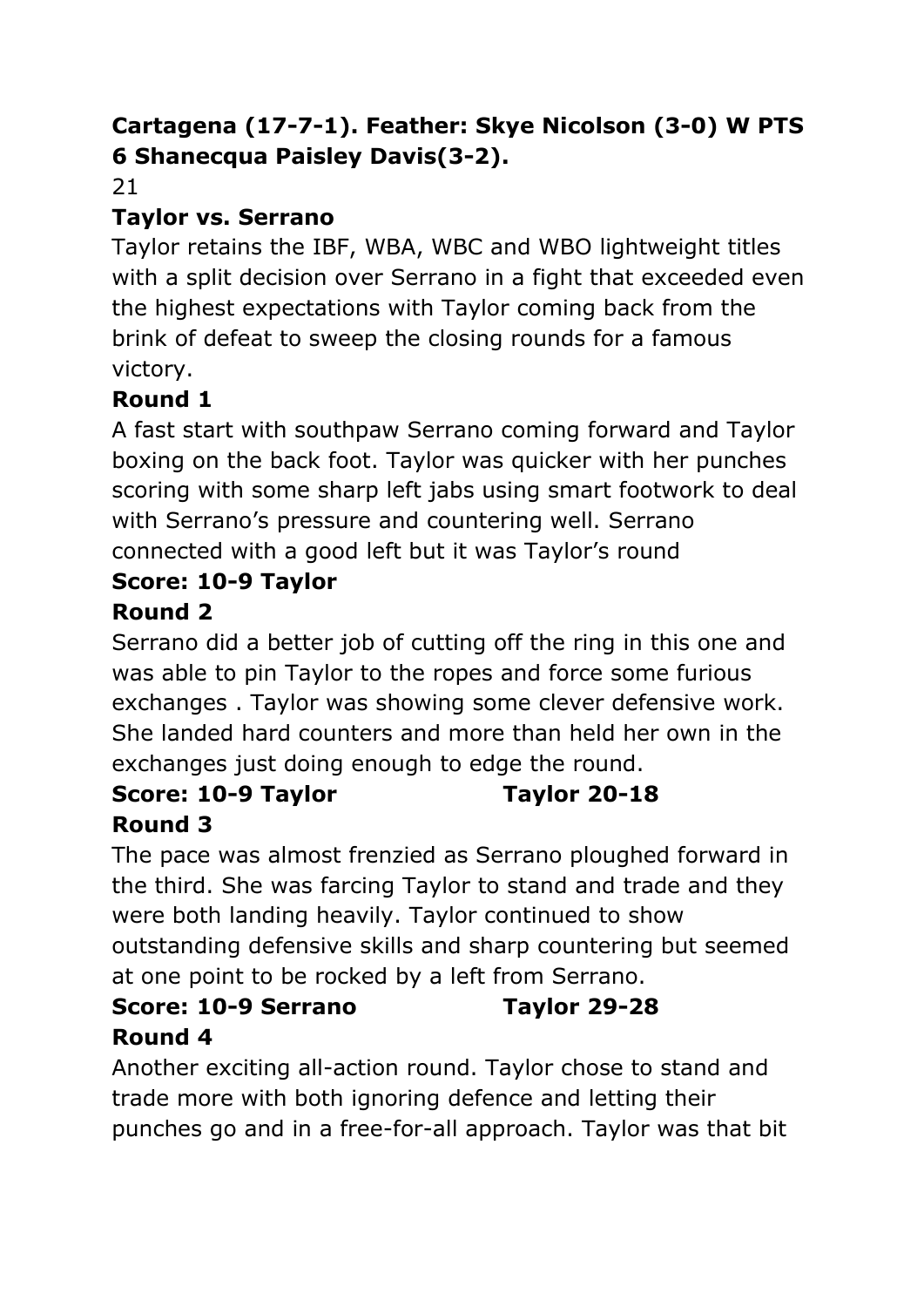more accurate which gave her the edge. She had a small cut over her right eye.

# **Score: 10-9 Taylor Taylor 39-37 Round 5**

What a round ! A big one for Serrano. She trapped Taylor in a corner and they just blazed away. Suddenly Serrano was the one landing the heavier shots and Taylor was unsteady on her legs. Serrano smashed home head punch after head punch with Taylor bowing her head under the storm and looking ready to go down. Instead she somehow stayed up and pumped out enough punches to convince the referee she was still in the fight but a huge round for Serrano and I felt it was worthy of a 10-8 without a knockdown. For the first time in the fight Taylor sat down when she returned to her corner.

#### **Score: 10-8 Serrano TIED 47-47 Round 6**

Serrano came out looking to end things and she had Taylor reeling under punches. Taylor firstly survived and then did more than survive. Serrano continued to pump out punches but Taylor forgot about boxing and stood and slugged her way back into the fight although it was clearly Serrano's round

#### **Score: 10-9 Serrano Serrano 57-56 Round 7**

Taylor went back to her boxing. She was on the back foot spearing Serrano with jabs and getting through with right crosses, Serrano had put in huge effort in the fifth throwing over one hundred punches and now she was slower and her output dropped although she landed one of the best shots in the fight a left to Taylor's body it was Taylor's round.

### **Score: 10-9 Taylor TIED 66-66 Round 8**

Serrano tried to chase Taylor down in the round but she was now not quick enough. Taylor was stepping forward a jab and a right and moving before Serrano could react. Serrano did manage to get Taylor to stand trade occasionally but the snap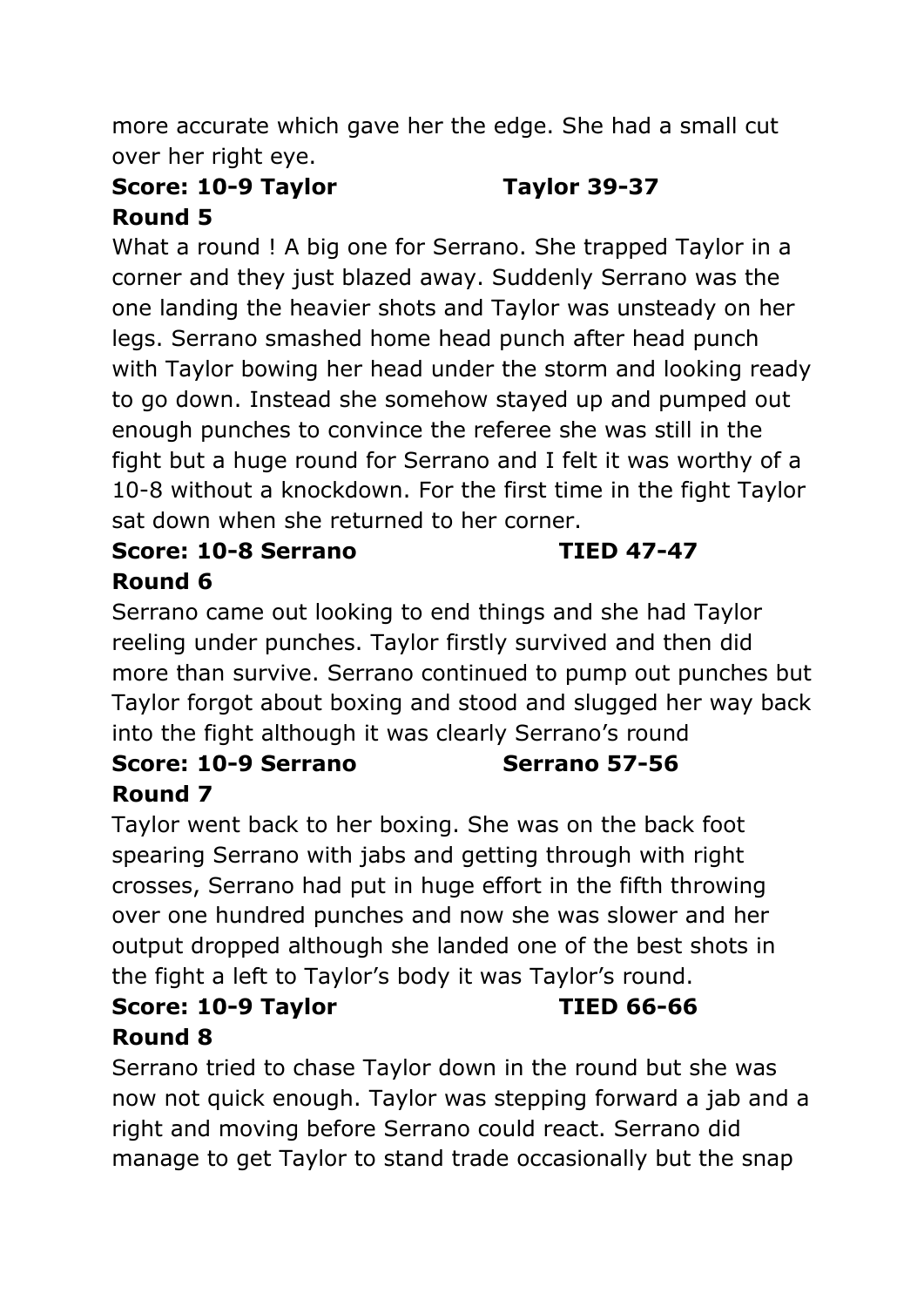had gone out of Serrano's punches and Taylor was more accurate.

# **Score: 10-9 Taylor Taylor 76-75 Round 9**

Brilliant boxing from Taylor. She was choosing her moment to drat in with a flurry of punches and getting out before Serrano could counter. Serrano was landing some hard shots but Taylor was constantly moving picking Serrano off with jabs and finding the target with lead rights.

# **Score: 10-9 Taylor Taylor 86-84**

Round 10

It was chuck em' and don't duck em 'in the last. Both fighters just threw punch after punch with their arms too busy attacking to defend. Serrano was cut over her right eye in the frenzied trading and Taylor landed the cleaner shots and took the round.

# **Score: 10-9 Taylor Taylor 96-93 Official Scores: 97-93 and 96-94 for Taylor and 96-94 for Serrano.**

This one will go down in boxing history. A dramatic battle between two of the best female fighters in the world giving everything they had in a dramatic battle that somehow lived up to all the hype and hope surrounding it. There was some controversy over the decision but the deciding factor was Taylor's strength and stamina. Two judges gave Taylor the last four rounds. One gave her three of the last four rounds and one scored the fifth round 10-8 for Serrano. A return would be huge and Serrano certainly deserves one.

# **Smith vs. Vargas**

Smith continues to work his way back into the title scene with a stoppage of Vargas. It was Vargas who made the more impressive start. He was fast and accurate with his jabs and finding Smith with some choice uppercuts and overhand rights. That gave Vargas the first two rounds. Smith was cut over his right eye in the third a round in which both had some success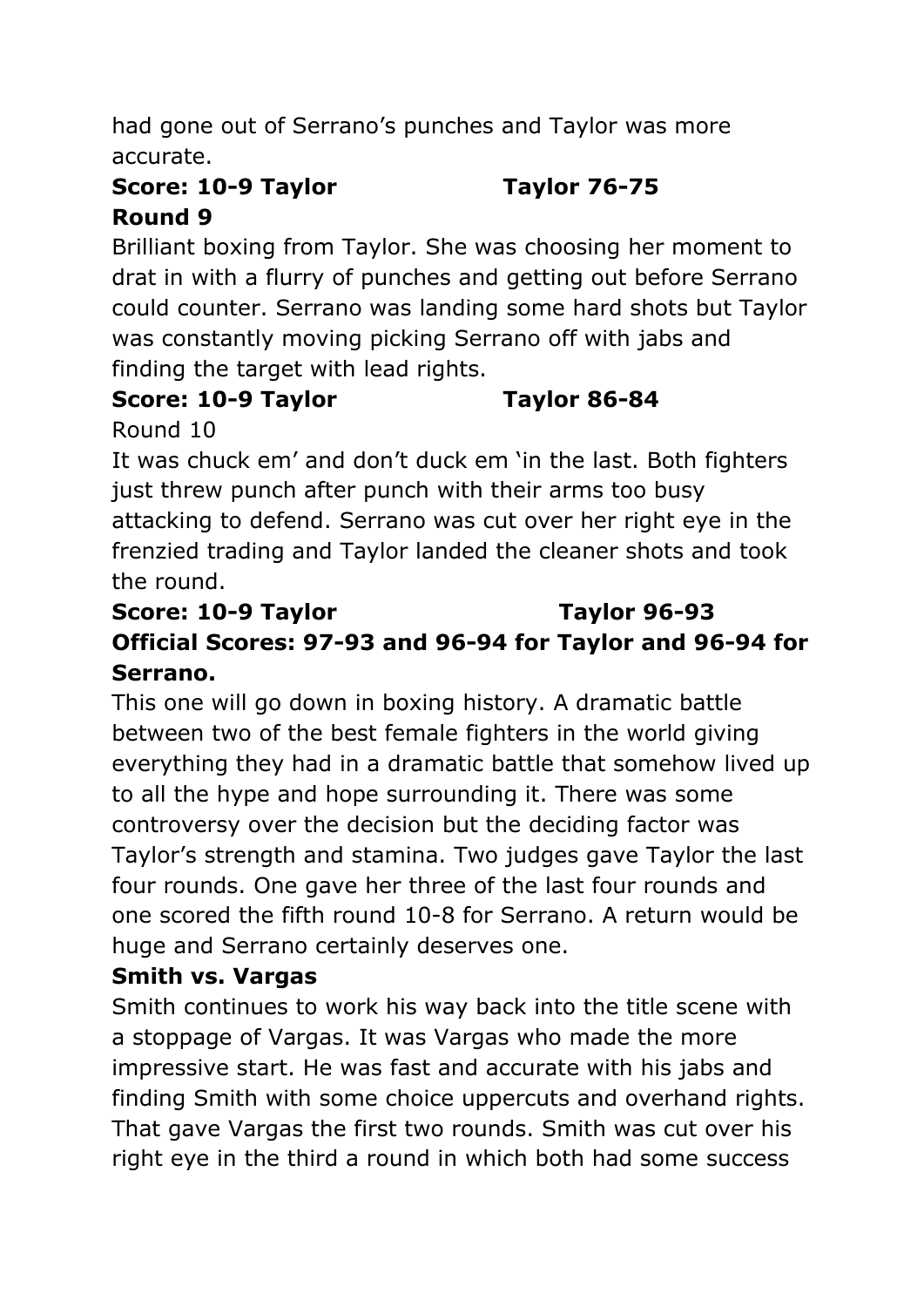as they interchanged punches with Vargas countering well but unable to keep Smith off. The fourth again saw Smith taking the fight to Vargas who was spending much of the round with his back against the ropes. Vargas bombarded Smith with a burst of punches that had Smith bowing his head under the storm and then firing back scoring with clubbing rights. The fifth was close but Smith was in control over the sixth and seventh taking the fight to Vargas and connecting with overhand rights and left hooks to the body. There were clear signs in the eighth that Vargas was slowing. He was spending more and more time pinned to the ropes as Smith was ripping punches through his guard and he was also cut above his left eye. Smith continued to hound and pound Vargas through the ninth and as he was pouring on the punches in the tenth the referee stopped to fight. The former WBO super welter title holder looked unfortunate to lose a close decision to unbeaten Magomed Kurbanov in May last year but had rebounded with a stoppage of Anthony Fowler in October and was No 4 with both the WBC and WBO going into this fight. Former WBO welter title holder Vargas was having his first fight for 14 months and looked very battle weary and tattered around the edges.

#### **Williams vs. Booker**

Williams blows away unbeaten Booker inside a round. The tall, flashy, Williams tore into Booker bombarding him with punches. Booker managed to land some counters but the onslaught from Williams drove him to the ropes and William's unloaded with punch after punch with Booker almost slipping out of the ring through the ropes. He managed to right himself but more overhand rights from Williams again sent him sitting on the ropes and when he pulled himself upright the referee started a count but with Booker stumbling noticeably the fight was stopped. Williams, who has fought twice in London, impressed and is worth following as this is his ninth win by KO/TKO and his fifth first round win. He collects the vacant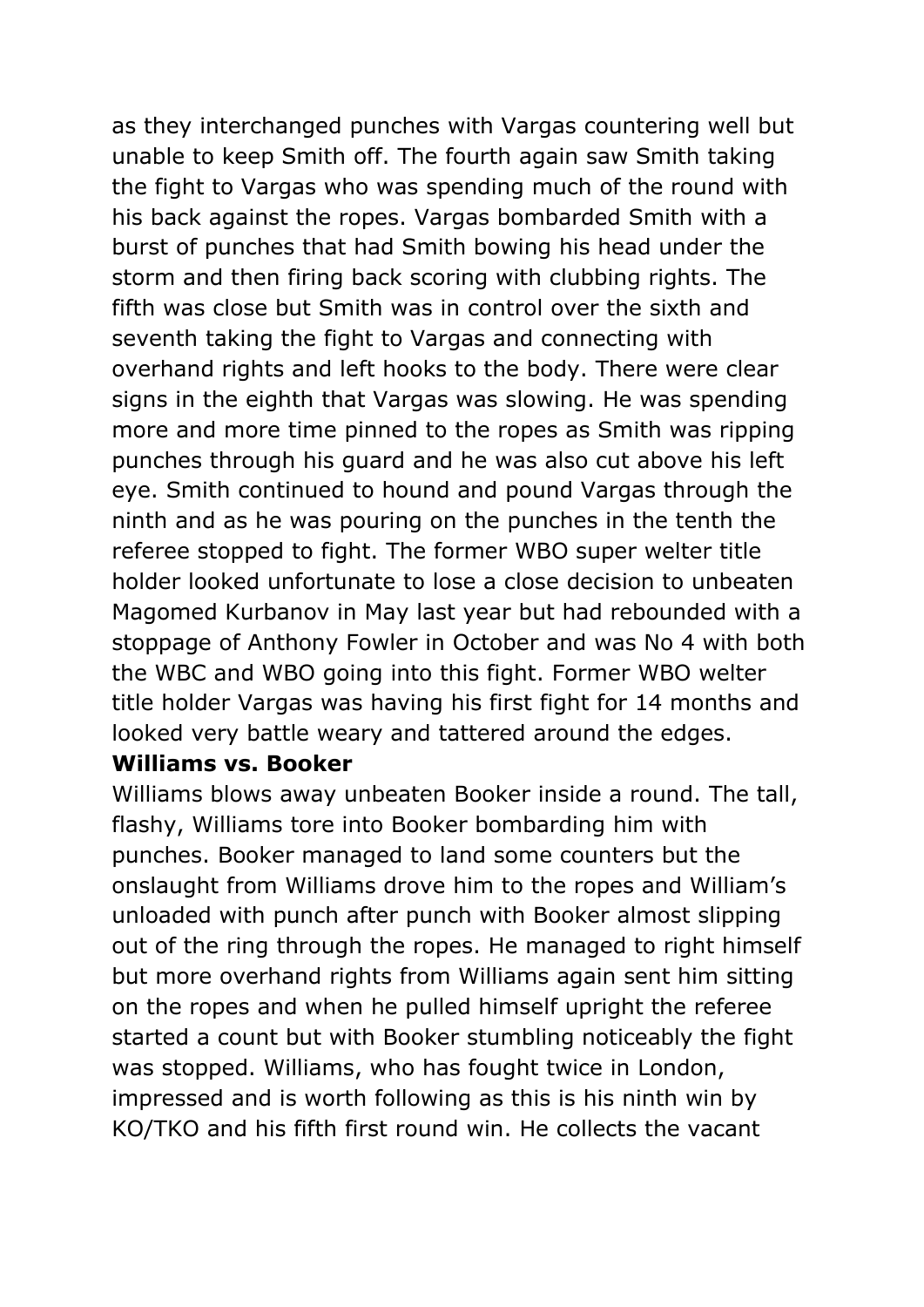WBA Continental Americas title. Booker, also a southpaw, was caught cold by the ferocity of the attack from Williams.

#### **Crews-Dezurn vs. Cederroos**

In a towering performance Crews-Dezurn becomes the first female boxer to unify the four Female titles at super middle with a wide unanimous verdict over Swede Cederroos. The Swede was having her first fight since unifying the IBF and WBA versions in January 2020 and although having the advantage of a longer reach a sluggish start left him chasing the fight. Crews-Dezurn was finding the target with overhand rights and left hooks and Cederroos was bleeding from the nose by the third round. There were plenty of exchanges but Crews-Dezurn was winning them all. Cederroos had a good fourth and fought hard all the way to retain her titles but was outscored by the busier, quicker and more accurate Crews-Dezurn. Scores 99-91 twice and 97-93. After losing every round against Clarissa Shields in her first pro fight Crews-Dezurn went on to win the WBC and WBO titles. She was beaten in a title defence by Alejandra Jimenez but the fight result was changed to No Decision when Jimenez tested positive for a banned substance. With a bit more activity Cederroos could be challenge for her old titles in the future.

#### **Yafai vs. Cartagena**

Yafai overwhelms Cartagena. Yafai stated at a furious pace forcing Cartagena around the ring scoring with straight rights and left hooks. Cartagena landed couple of counters but was too busy defending himself to launch and form of attack. The speed and variety of Yafai's punches bewildered Cartagena. Yafai continued the punishment in the second with Cartagena twice slipping to the canvas but not being given a count. Yafai was ripping punches home and Cartagena took a solid beating with his head being jarred numerous times before his corner retired him at the end of the round. Successful first defence of the WBC International belt by the Tokyo gold medallist. Cartagena, a former National Golden Gloves and US champion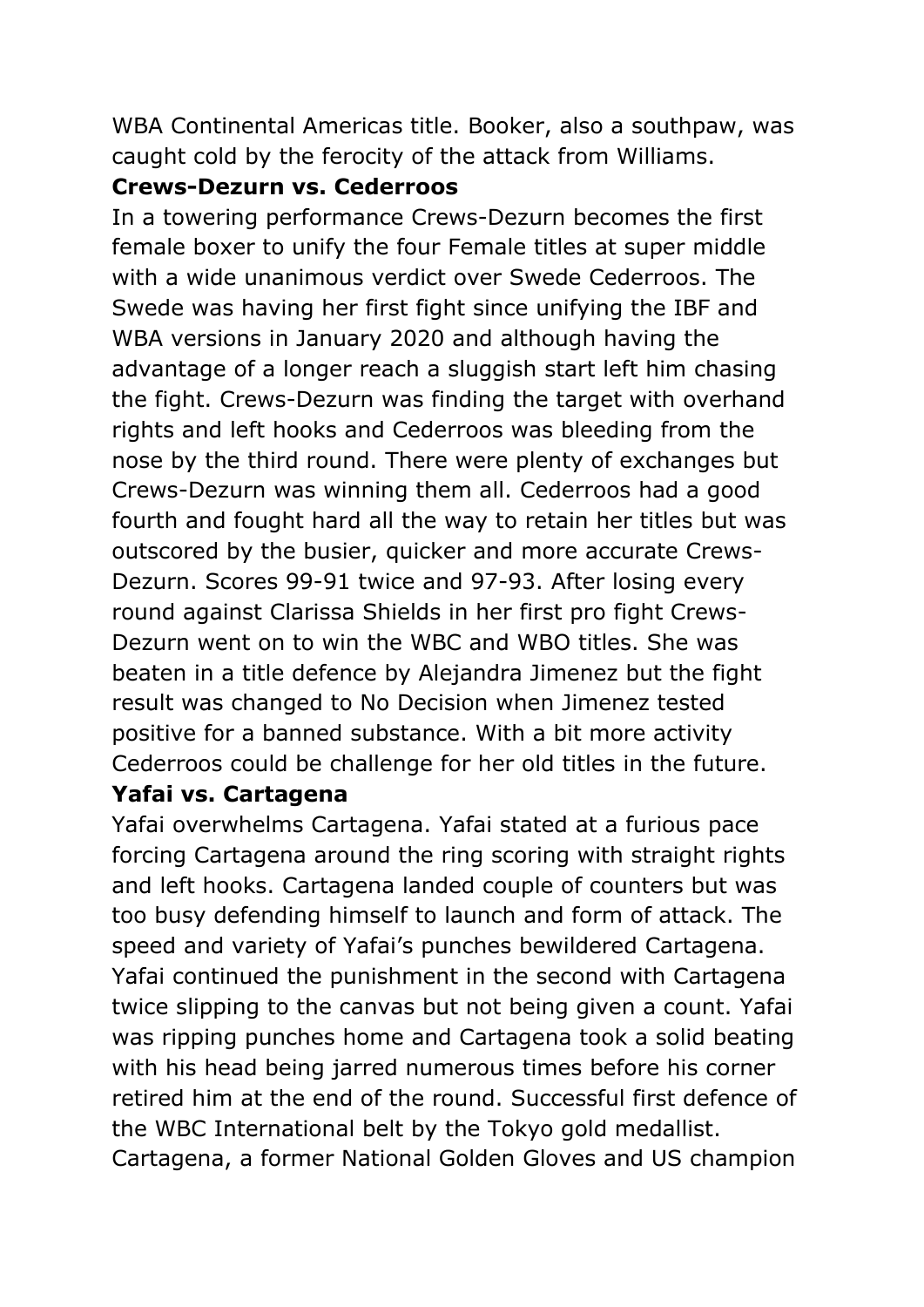was considered a good prospect as he won his first twelve fights but current form of 5-7-1 tells its own story.

# **Nicolson vs. Davis**

Australia's female Commonwealth Gold Medal winner Nicolson floors and outpoints Davis. Southpaw Nicolson dropped Davis in the sixth and won on scores of 60-53 on all three cards. The 26-year-old Queenslander was a bronze medallist at the World Championships and won 107 of her 140 amateur fights but lost to Britain's Karriss Artingstall in the Tokyo Olympics.

**Las Vegas, NV, USA: Shakur Stevenson (18-0) W PTS 12 Super Feather: Oscar Valdez (30-1). Super Feather: Andres Cortes (17-0) W KO 6 Alexis del Bosque (18-6- 1). Light: Ray Muratalla (14-0) W KO 3 Jeremy Hill (16- 3). Light: Keyshawn Davis (5-0) W TKO 6 Esteban Sanchez (18-2). Middle :Troy Isley (5-0)W KO 2 Anthony Hannah (3-3). Middle: Nico Ali Walsh (5-0) W TKO 1 Alejandro Ibarra (7-2).**

### **Stevenson vs. Valdez**

Stevenson produces a boxing master class as he outboxes and outscores WBC title holder Valdez to unify the WBO and WBC titles.

# **Round 1**

Stevenson kept his right jab in Valdez face and then followed in with lefts to the body. Valdez was coming in behind a high guard bobbing looking to get under Stevenson's jab. Stevenson was too quick and Valdez was throwing himself off balance trying to close on Stevenson but not getting there fast enough.

# **Score: 10-9 Stevenson**

### **Round 2**

Valdez did a little bit better in the second managing to get within punching distance. Stevenson continued to probe and score with his jab and was firing quick burst of punches through Valdez guard and doing most of the scoring **Score 10-9 Stevenson Stevenson 20-18**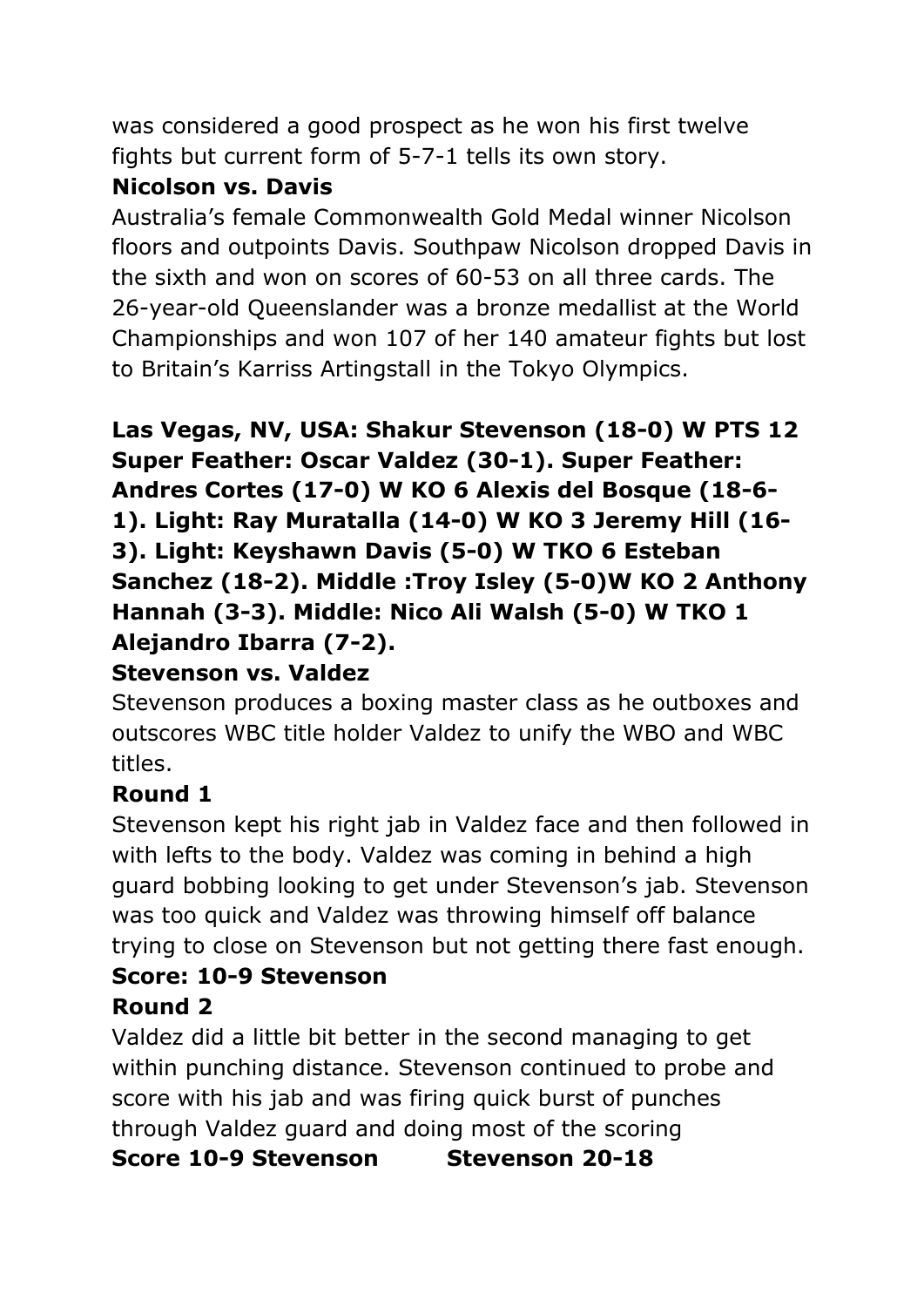# **Round 3**

Valdez altered his tactics at the start of this round. He was waiting and letting Stevenson come to him and he had some success with counters as Stevenson tried to adjust. Later in the round Valdez connected with a number of lefts and took the round even though Stevenson landed a cluster of shots late.

# **Score: 10-9 Valdez Stevenson 29-28 Round 4**

Stevenson was back in control. Again he kept his right jab in Valdez face and then followed behind it with straight lefts to head and body. Valdez managed to trap Stevenson in a corner briefly and landed some body punches but other than that Stevenson was picking his spots and getting through with bundles of punches.

# **Score: 10-9 Stevenson Stevenson 39-37 Round 5**

A close round. Valdez attacked hard managing to get past the jab a couple of times and score to the body and also landed a hard left to the head. Stevenson was warned a few times for just sticking out a stiff right arm and keeping it there instead of actually using it as a jab. Stevenson put some good work late in the round but Valdez just had the edge.

# **Score: 10-9 Valdez Stevenson 48-47 Round 6**

Valdez's corner actually forgot to put his mouthguard in! Valdez lunged forward but Stevenson side-stepped and landed a left to the head and Valdez bounced into the ropes and out again. As he came out Stevenson threw a left which landed on Valdez shoulder and Valdez went into the ropes again this time on a lower rope and his right glove rested on the canvas. The referee applied a count despite protests from Valdez. Stevenson commanded the rest of the round connecting persistently with straight lefts.

# **Score: 10-8 Stevenson Stevenson 58-55 Round 7**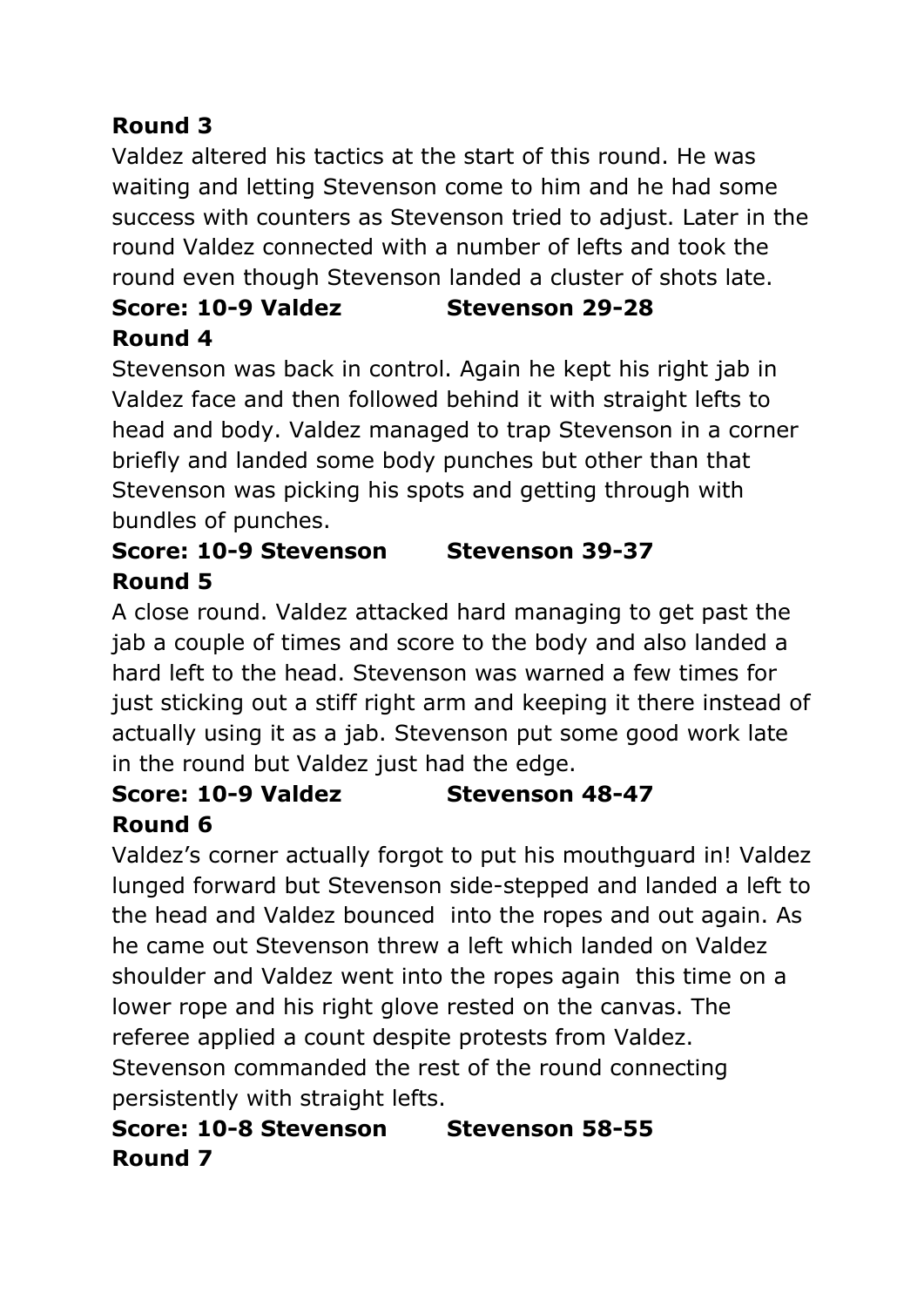Stevenson boxed his way through this one. He was finding gaps for his jabs and slotting home straight lefts in twos and threes. Vargas was too often stuck on the end of Stevenson's right with the referee twice warning Stevenson for stiff-arming Valdez. Stevenson was more on the front foot driving Valdez back with jabs and lefts.

## **Score: 10-9 Stevenson Stevenson 68-64 Round 8**

A close round as Valdez had some early success with his lunging attacks firing salvos of hooks inside. Stevenson continued to pick Valdez off with jabs and single lefts then firing home short, accurate bursts of punches before finishing the round with more hard, single lefts.

# **Score: 10-9 Stevenson Stevenson 78-73 Round 9**

Valdez just could not get past Stevenson's jab. He was stuck out there being caught with jab after jab usually followed by a series of straight lefts. When he did lunge forward he was walking on to hooks and uppercuts and relying on wild swipes which Stevenson easily evaded.

# **Score: 10-9 Stevenson Stevenson 88-82 Round 10**

A better round for Valdez. He was able to get inside as Stevenson's output dropped. Valdez connected with series hooks and uppercuts and although Stevenson picked up his pace briefly Valdez continued to land rights.

# **Score: 10-9 Valdez Stevenson 97-92 Round 11**

Too often Valdez was static in front of Stevenson who was able to score with batches of punches to head and body. Stevenson was given what looked like a final warning for his use of the stiff- arm but he was jarring Valdez time and again with combinations.

# **Score: 10-9 Stevenson Stevenson 107-101 Round 12**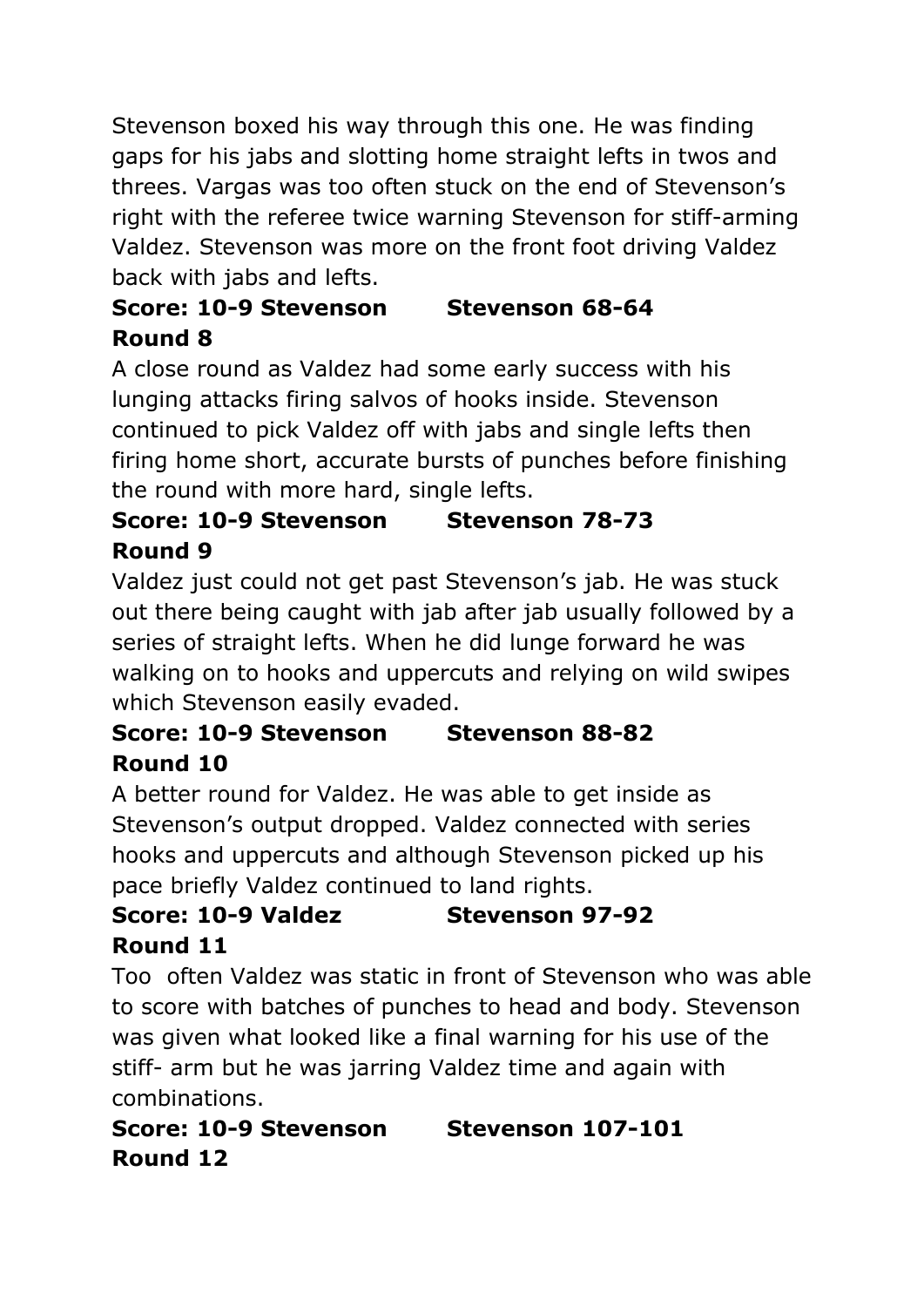Valdez strived to produce a strong finish but Stevenson did the cleaner scoring and he smothered Valdez's attempts to get inside before lashing out with more combinations to finish with a flourish

# **Score: 10-9 Stevenson Stevenson 117-109 Official Scores: 118-109 twice and 117-110 all for Stevenson**

Not a great fight as Valdez was never quick enough to really threaten Valdez and he chased in vain all night. A brilliant display of boxing skills from Stevenson. Now a two-division title winner Roger Gutierrez and IBF's Kenichi Ogawa he would be a heavy favourite to beat both WBA title holder and neither WBC No 1 O'Shaquie Foster (Box Rec No 6) or WBO No 1 Archie Sharp (Box Rec No 45) are at a level where they would pose serious problems-or make attractive matches for Stevenson but a quality–packed lightweight division is another matter altogether. Valdez disappointed against Robinson Conceicao in September and was largely outclassed here but would probably start favourites against Gutierrez, Ogawa, Foster and Sharp if he decides to continue his career. That stiff-arm tactic of Stevenson looked ingrained and now more officials will be aware of him using it so he might be under scrutiny for that tactic.

#### **Cortes vs. del Bosque**

After destroying Filipinos Genesis Servania (34-2) and Mark Bernaldez (23-4) Cortes decided to try a Mexican diet and knocked out a very competitive del Bosque. With a six-inch height advantage it might have been expected that del Bosque would prefer to fight outside but Cortes applied plenty of pressure and del Bosque chose to stand and fight. Cortes took the first two rounds with del Bosque cut over his left eye in a clash of heads but del Bosque had a good third. In the fourth Cortes connected with a series of head punches then a left hook to the body and del Bosque dropped to one knee for a count but then bounced back trading punches to the bell. They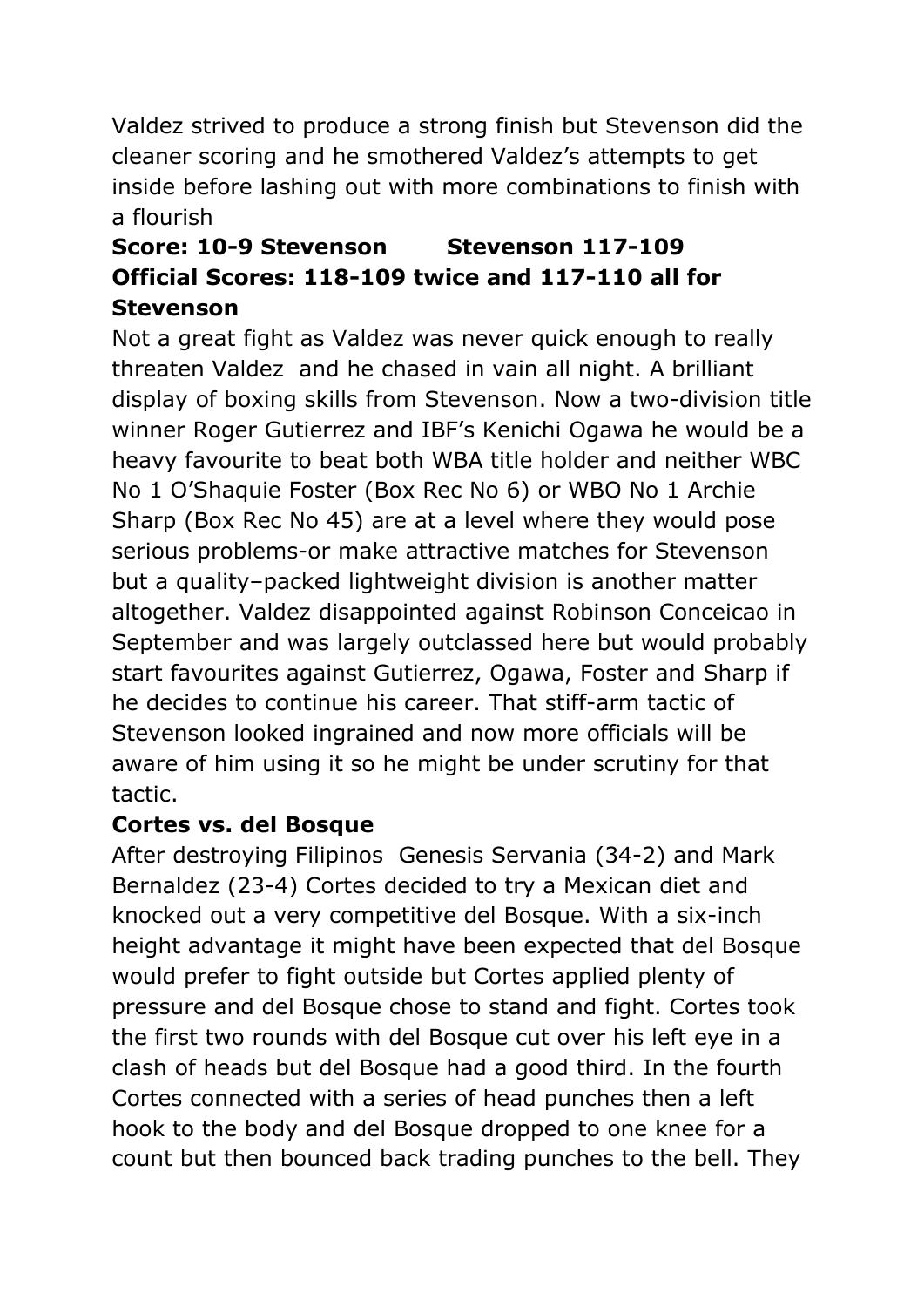traded punches through the fifth with Cortes landing some strong overhand rights but del Bosque refusing to crumble. Early in the sixth two rights to the head sent del Bosque tumbling forwards to the floor. He pushed himself up but was on wobbly legs and the fight was stopped. Cortes, 24, gets win No 10 by KO/TKO. A gutsy del Bosque was 5-0-1 before this one.

#### **Muratalla vs. Hill**

Muratalla makes it nine inside the distance wins in a row with victory over Hill in three rounds. Hill touched down briefly in the first from a right and was given a count. Hill recovered and fought back but had to absorb a succession of punches throughout the second. Muratalla provided a stunning finish in the third. Again he was scoring heavily and dug a left hook to the body that had Hill hurt and backing to the ropes. Muratalla stepped in with a fearsome left uppercut followed by a right to the head that sent Hill down. The referee suspended the count as he saw Hill needed medical attention. Muratalla, 25, impresses and will just move onwards and upwards. First inside the distance loss for Hill.

#### **Davis vs. Sanchez**

Davis stops a determined Sanchez in six rounds. Davis is so talented that it is going to be difficult to hold him back. A good problem for a promoter. After a feeling out start Davis began to dominate as he was too mobile and too quick for Sanchez. A good left hook in the third was the best punch landed by Sanchez but even then Davis landed an even better one. After boxing on the back foot Davis picked up the pace in the fourth and was going forward driving home hooks and uppercuts in the fifth with the referee looking close tom stopping the fight on a couple of occasions. The punch stats showed Davis had thrown 61 power punches in the fifth and scored with 36 of them so almost a 60% accuracy rate. To his credit Sanchez took the fight to Davis in the sixth until a barrage of hooks and uppercuts had him reeling and the referee stepped in to save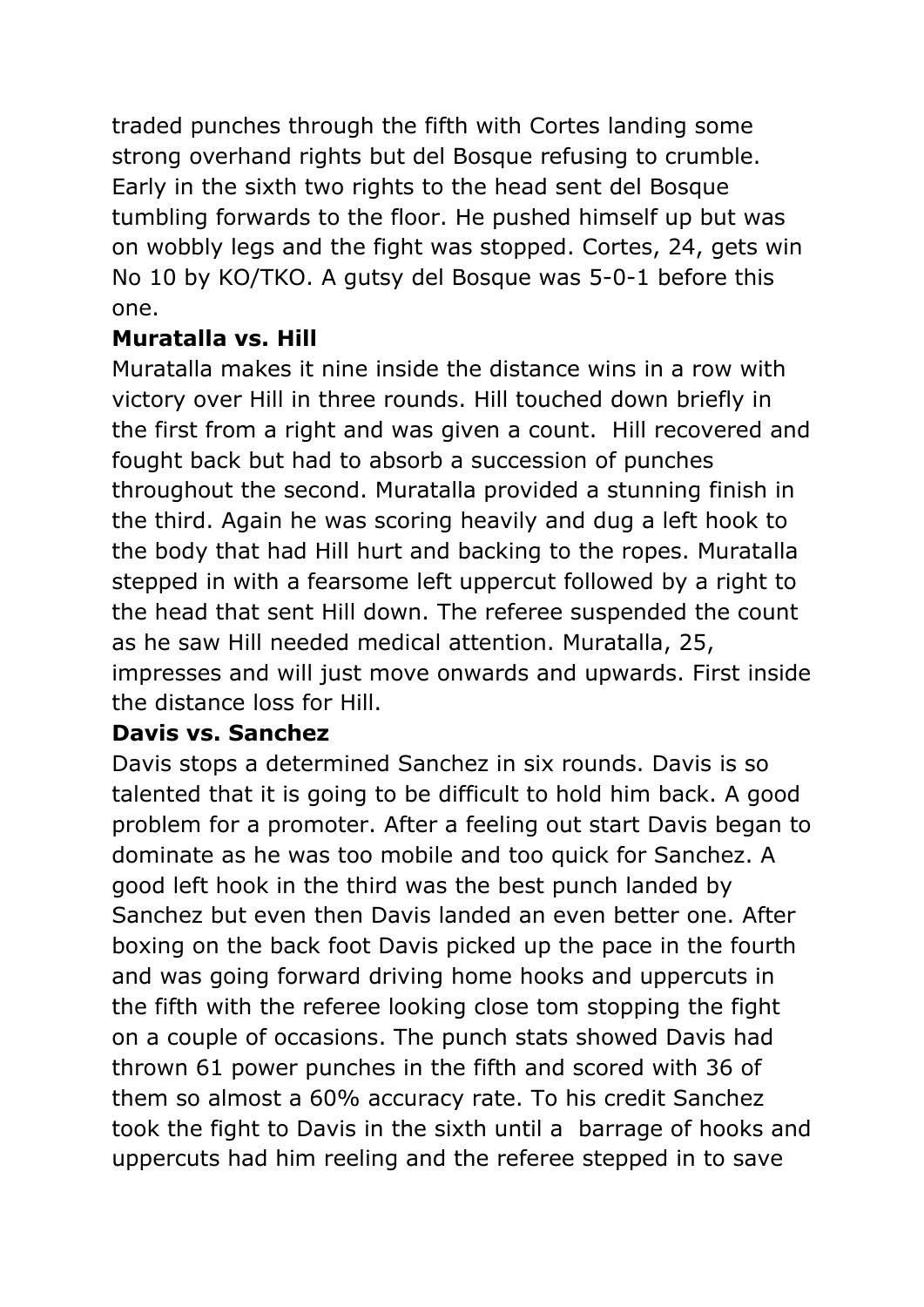Sanchez. There will be sterner test for Davis who won silver medals at the Pan American Games, World championships and Tokyo Olympics losing to Cuban start Andy Cruz in each tournament but he has the talent to be a title holder-very soon. Sanchez was gutsy but outclassed,

# **Isley vs. Hannah**

"Transformer" punches too hard for Hannah. Isley shook Hannah with hard shots in the first and then floored him twice in the second with the full count being applied after the second knockdown. Isley, 23, won bronze medals at the World Championships and Pan American Games and competed at the Tokyo Olympics.

### **Walsh vs. Ibarra**

Walsh finishes Ibarra in the opening round. Walsh was boxing on the back foot piercing Ibarra's guard with jabs and right crosses. Ibarra landed a couple of nice left hooks but with about 20 seconds remaining in the round Walsh landed a strong left hook to the head followed immediately by a booming overhand right which sent Ibarra to the canvas on his back and the referee did not need to count. Fourth win by KO/TKO for the grandson of Muhammad Ali

# **April 29**

# **Budakalasz, Hungary: Super Welter: Balasz Bacskai (16- 0) W PTS 10 Xavier Kohlen (11-1). Super Welter: Laszlo Toth (31-6-2) W PTS 8 Pablo Mendoza (10-11). Super Feather: Roland Galos (1-0) W PTS 6 Marius Col (2-9). Light Heavy: Mate Kis (19-1-2) W TKO 3 Bosco Misic (24- 18).**

#### **Bacskai vs. Kohlen**

Bacskai wins the vacant IBO International belt with a wide unanimous verdict over Dutchman Kohlen. Bacskai seemed to have Kohlen inn trouble a few times in the fight but each time Kohlen fought back hard and had enough left to take the points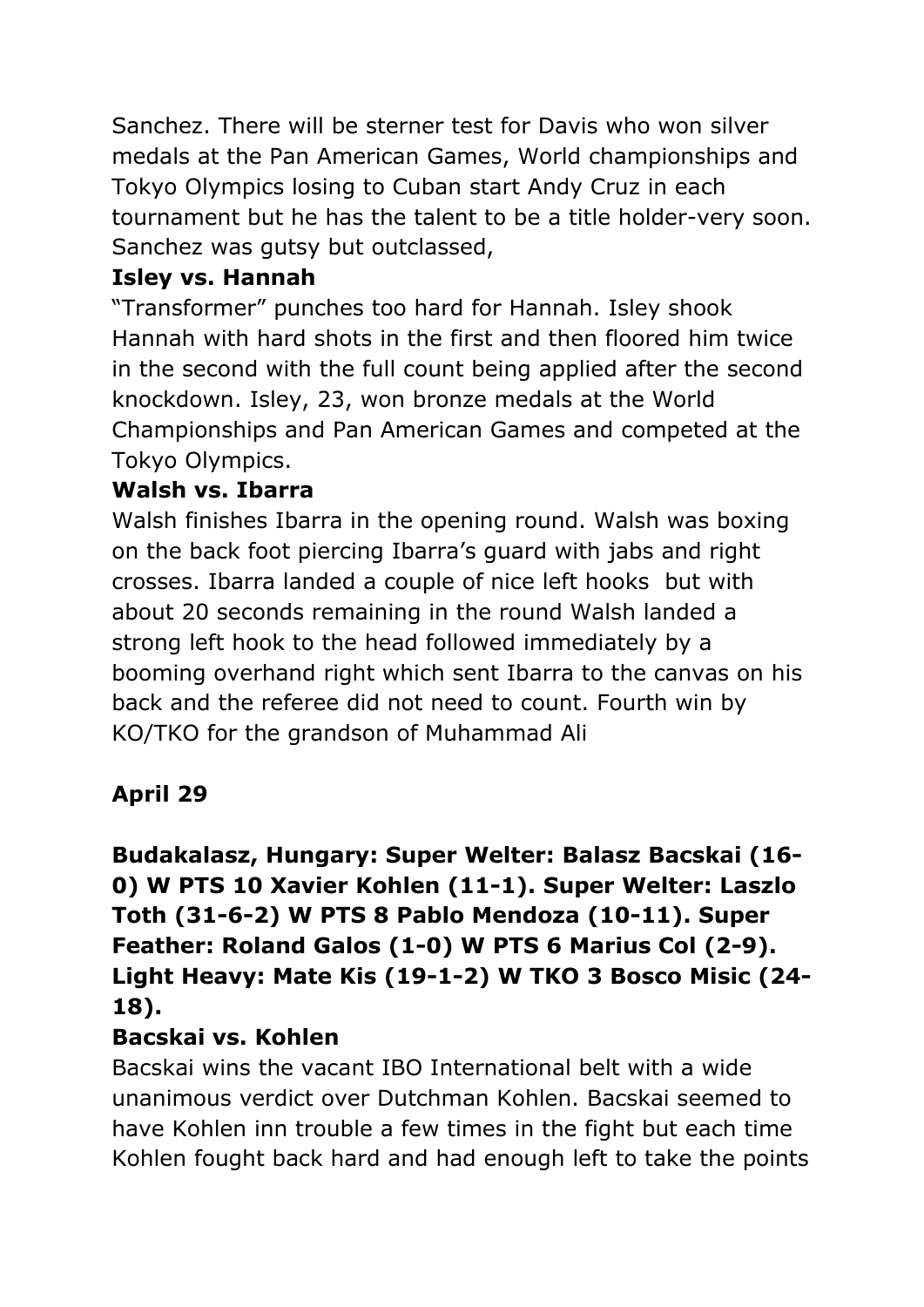for the last round. Scores 99-91 twice and 97-93. It is a pity that the 34-year-old Hungarian left it so late to join the professional ranks. First fight outside of Holland for Kohlen a former Dutch amateur champion.

### **Toth vs. Mendoza**

The experienced and much travelled Toth wins every round against a dangerous Mendoza. All ten of the Nicaraguan's wins have come by KO/TKO so Toth boxed sensibly taking no chances. He dropped Mendoza in the sixth and won on scores of 80-71 on all cards.

### **Galos vs. Col**

Olympian Galos turns professional with points win over Moldovan Col. Galos was too quick and too clever for consistent lose Col. All three judges score it 60-54 for Galos, 26, an Elite level amateur who was the only Hungarian male boxer to make it Tokyo and has said he intends to dip back in amateur tournaments.

#### **Kis vs. Bosco**

Kis returns to the professional side of the business with stoppage of Bosnian Misic. One knockdown in the second and two in the third saw the fight stopped. The only loss suffered by Kis was stoppage by Istvan Szili which snapped a nineteenbout unbeaten run.

### **Prato, Italy: Super Welter: Orlando Fiordigiglio (35-3) W PTS 10 Marco Papasidero (10-3-4). Bantam: Mohammed Obbadi (23-2) W KO 6 Patrick Bartos (18-22). Fiordigiglio vs. Papasidero**

Fiordigiglio, 37, wins the Italian title again as he scores a unanimous verdict over champion Papasidero. Fiordigiglio used his greater experienced and better skills but Papasidero's constant aggression took the fight to Fiordigiglio and although Fiordigiglio won clearly he had to fight hard in every round. Scores 99-91, 97-93 and 96-92 but the first score was harsh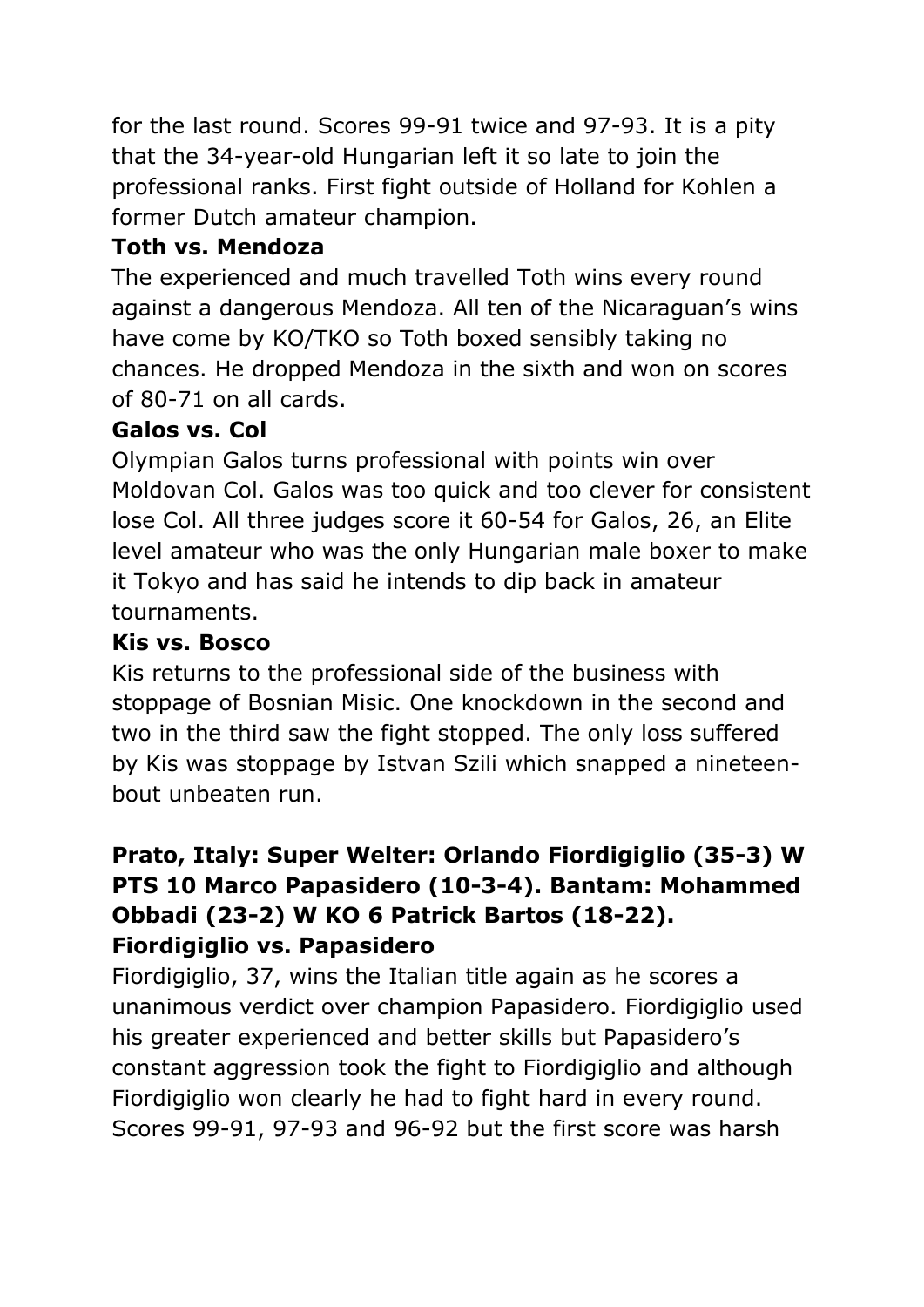on Papasidero who was making the first defence of the title. Fiordigiglio first won this title in 2013.

#### **Obbadi vs. Bartos**

Obbadi rebounds from his loss to Jade Bornea in January with kayo of Czech Bartos. Obbadi shook Bartos early and the Czech was then looking to spoil and brawl. The power of Obbadi's shots slowed Bartos and a left uppercut put him down and out in the sixth.

### **Coyoacan, Mexico: Super Welter: Diego Carmona (12-1) W RTD 6 Alberto Mosquera (27-5-2, 2ND).**

After a slow start Carmona breaks down Panamanian Mosquera. Over the opening three rounds Mosquera worked inside connecting with body punches. From the fourth the tall Carmona managed to create some punching room and then he was the one landing weakening body punches. He kept up the pressure scoring with bunches of hurtful hooks and Mosquera's problems increased when a punch opened a cut over his right eye in the sixth and the fight was stopped when the doctor examined the cut before the start of the seventh. Carmona was in his first scheduled ten round fight and wins the vacant WBA Fedecentro belt. Mosquera was unbeaten in his first 25 fights and had won 5 of his last 6.

# **Bella Vista, Panama: Feather: Rafael Pedroza (13-0) W PTS 10 Hector Sosa (13-1). Welter: Alexander Duran (21-0) W PTS 8 Edwin Bennett (15-3). Welter: Roiman Villa (23-1) W RTD 3 Jesus Bravo (19-6-1). Super Fly: Ronal Batista (14-2)W PTS 8 Ramses Perez (8-1). Bantam: Edgar Valencia (15-5-1,1ND) W PTS 8 Luis Robles (14-2).**

#### **Pedroza vs. Sosa**

Pedroza wins the WBC Latino title as he scores a points victory over Argentinian Sosa. Pedraza had height and reach over Sosa and was able to work at distance in the first half of the fight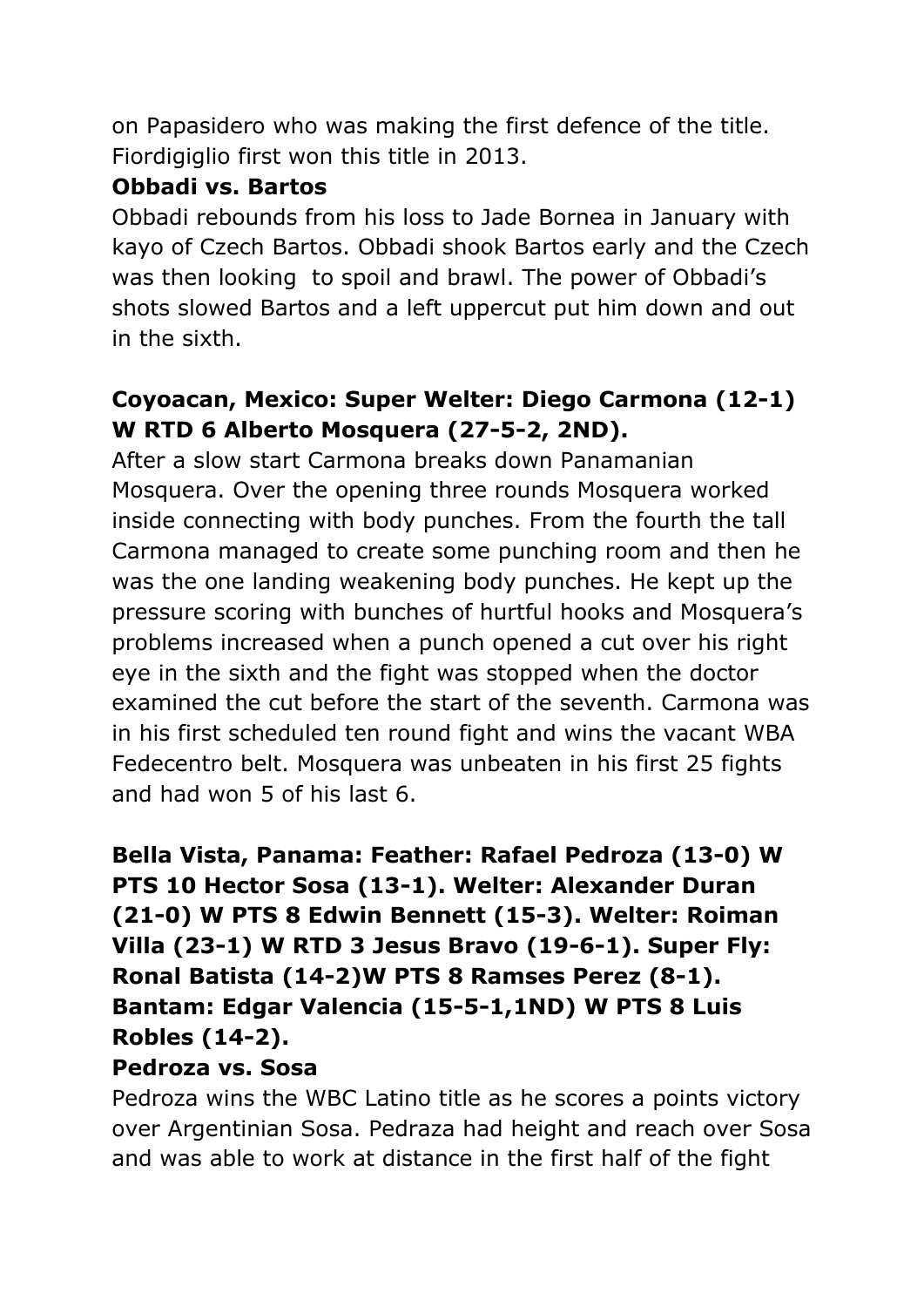additionally Sosa cut badly over his right eye in a clash of heads in the fourth. Pedroza scored heavily in the fifth but in the second half of the fight Sosa stepped up the pressure and Pedroza was cut on his right cheek. The home fighter did enough to have the fight won going into the tenth but a combination from Sosa sent him staggering across the ring and almost down but he made it to the bell. Scores 97-93 twice and 98-92 for Pedraza. First ten round fight for WBA No 9 Pedraza. Sosa is a former South American champion.

#### **Duran vs. Bennett**

Southpaw Duran returns to action with comfortable points win over Ecuadorian Bennett. Duran dictated the fight outboxing Bennett with ease finding gaps for his southpaw jabs and putting together some flashing combinations with Bennett having problems getting past the longer reach of Duran Bennett woke up in the eighth but too little and much too late. With all three judges scoring it 80-72. First fight for Duran since December 2019. Bennett has gone from 12-0 to 2-3 against tougher opposition.

### **Villa vs. Bravo**

Venezuelan puncher Villa showed his power again with inside the distance win over Peruvian Bravo. Villa dealt out steady punishment over the first two rounds. A left to the head sent Bravo tumbling head first into the ropes in the second and he was given a count. A right to the head then put him on the floor again. He was up at nine and lost a point for spitting out his gumshield and did not come out for the fourth round. The 20-year-old Villa lost a very controversial split decision in Mexico to Marcos Villasana Jr but he has a 95.8 % record for inside the distance wins as all 23 of his wins have come by KO/TKO. Fifth consecutive defeat for Bravo.

#### **Batista vs. Perez**

Local fighter Batista take unanimous decision over Mexican Perez. In a competitive fast-paced fight Batista constantly found the target with his jab/straight right combination and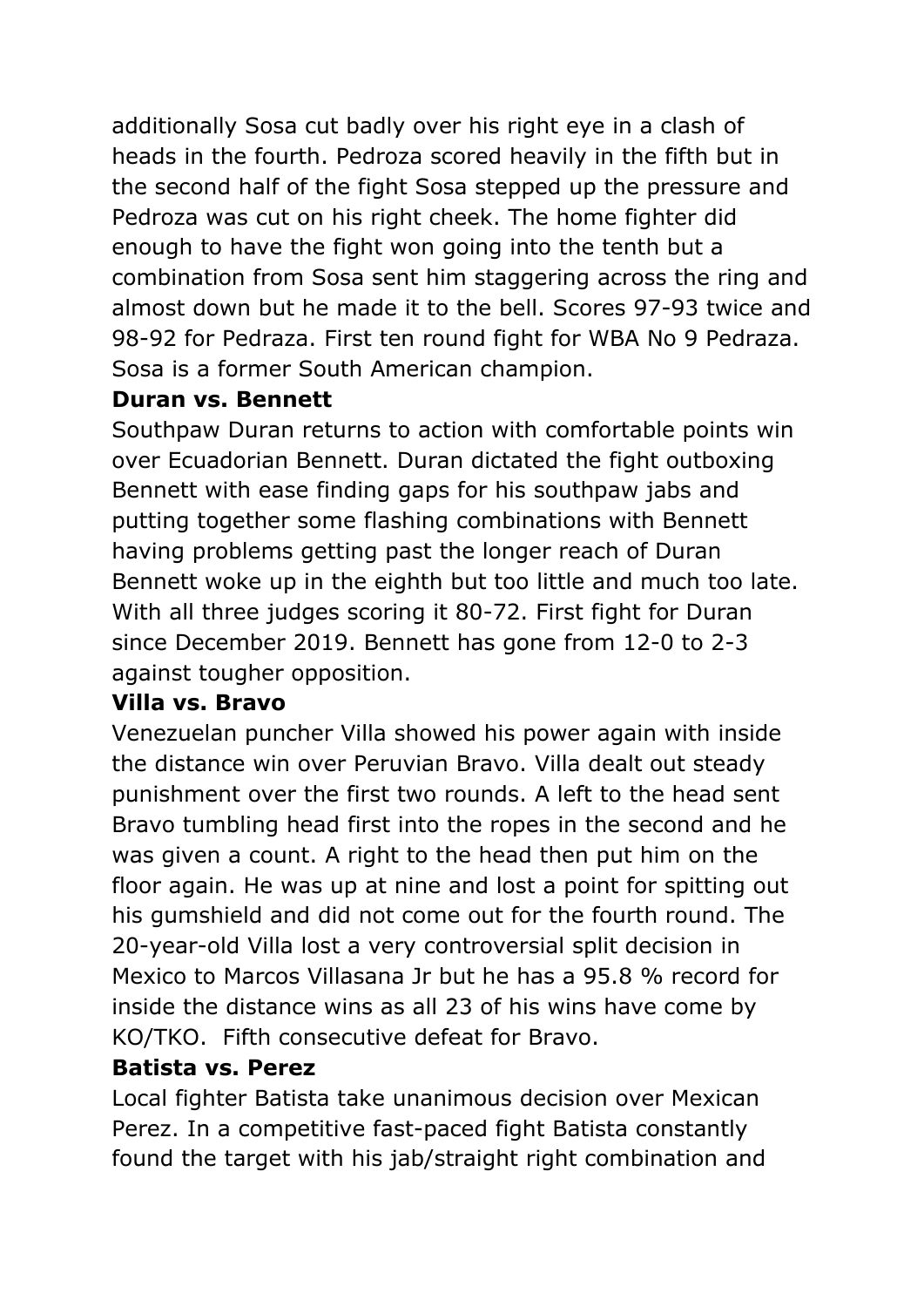had the better defensive skills. Perez landed some hefty shots of his own but not enough. Scores 78-74 twice and 80-72 for Batista. Only one defeat in his last 12 bouts for Batista and that was against Russian Mikhail Aloyan for the WBA Gold title in December 2019. Perez's opposition has been very low level. **Valencia vs. Robles**

Valencia outpointed Robles. The local boxer took the split decision in their bantamweight contest although Mexican Robles dropped him with a left hook in the sixth. Scores 77-74 and 76-75 for Valencia and 77-74 for Robles who had won his last 12 fights.

## **Krasnogorsk, Russia: Super Middle: Azizbek Abdugofurov (14-1) W PTS 10 Fedor Chudinov (25-3-1). Heavy: Maxim Babanin (4-0) W T KO 3 Evgeny Orlov (17-18-1). Abdugofurov vs. Chudinov**

Major upset as Uzbek Abdugofurov wins unanimous decision over world rated Chudinov. Abdugofurov's mobility and hand speed proved the defining element in the fight. Chudinov has never been quick and he has slowed with time. Uzbek Abdugofurov boxed cleverly scoring well on the advancing Chudinov and when forced to the ropes blocked many of Chudinov's punches and took advantage of gaps in Chudinov's defence. Unfortunately he did lots of holding to stifle Chudinov's attacks and lost a point in the eighth for that and his negative tactics did not please everyone. Chudinov had Abdugofurov under heavy with clubbing hooks late in the fight but Abdugofurov deserved the decision. Scores 98-91, 97-92 and 97-93 for Abdugofurov. Huge win for Abdugofurov but the result probably said more about Chudinov than former WBC Silver title holder Abdugofurov who had been outclassed by Pavel Silyagin in his last fight in March 2021. At 34 Chudinov is not going to improve. Abdugofurov has offered Chudinov but a down Chudinov hinted he could start thinking of retirement. **Babanin vs. Orlov**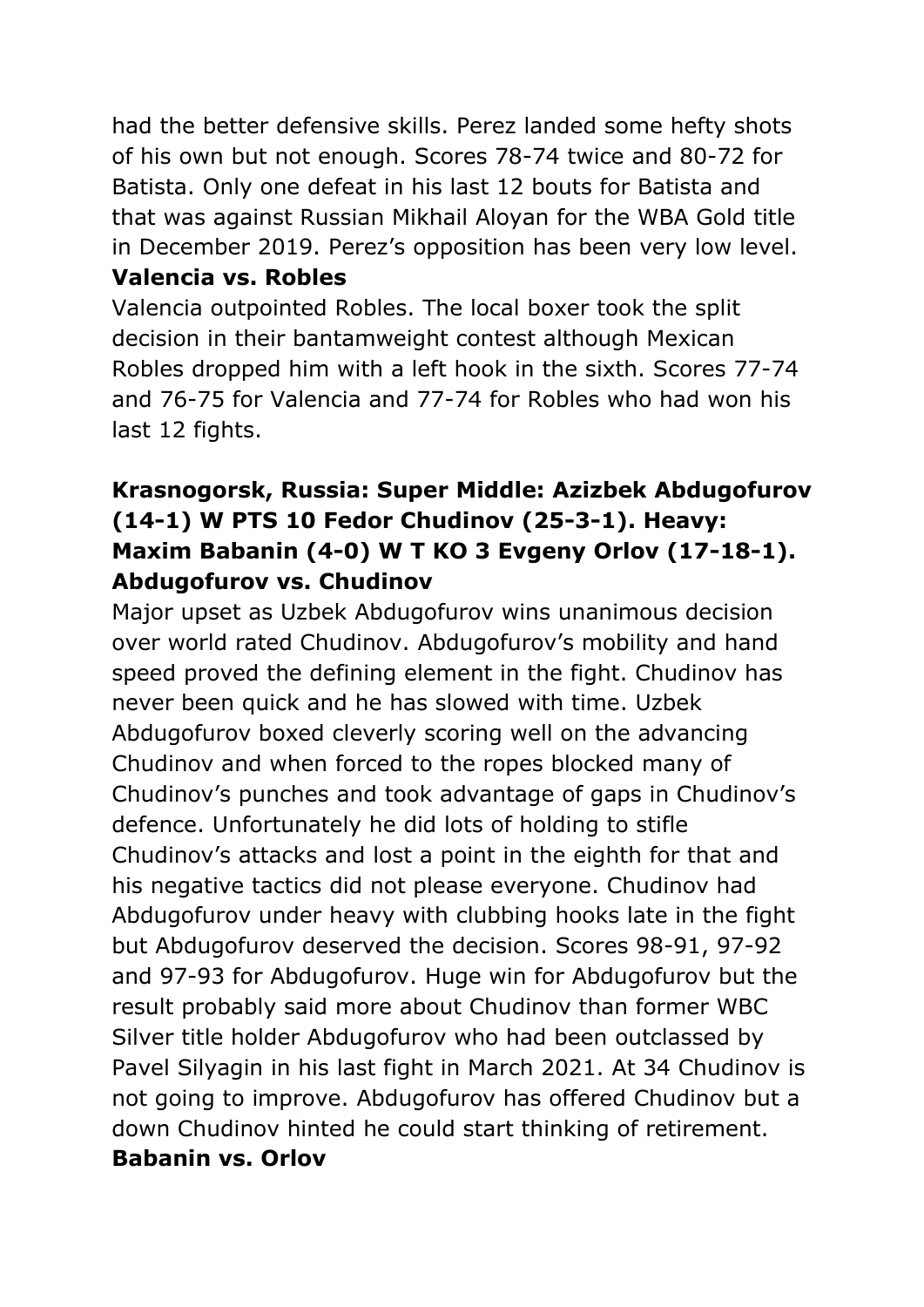Babanin was giving away almost 10" in height and 50lbs but they were more of a hindrance than a help to Orlov. Babanin was able to score easily on the glacially slow Orlov and ended the fight in the third with a some clubbing head punches and a straight right to the body and the towel came in. Now 33 Babanin had a great time as an amateur scoring wins over Frazer Clarke, Joe Joyce, Jose Larduet , Guido Vianello and Viktor Vykhryst. He won bronze medals at the World and European championships but turning pro so late, standing 6'0" and weighing around 250lbs will all count against him.

## **Moscow, Russia: Middle: Andrey Sirotkin (20-2-1)W PTS 10 Viktar Murashkin (4-3).**

Sirotkin given more trouble than anticipated against Belarusian Murashkin who was coming off a good win over 20-2 Stanyslav Skorokhod in December. Murashkin scored heavily in the early action but Sirotkin worked his way into the fight pacing it better and winning the unanimous decision. No scores available. The 37-year-old Russian southpaw, a police officer and former world kickboxing champion, fought a draw with Danny Dignum in April last year but lost to Meiirim Nursultanov in March.

### **Bloemfontein, South Africa: Middle: John Bopape(11-8) W KO 11 Nkululeko Mhlongo (23-9-1).**

Mhlongo fails to get revenge for a previous points defeat and loses his national title. Bopape's youth and power prove too much for Mhlongo. Bopape caught up with Mhlongo in the eleventh round flooring Mhlongo twice with Mhlongo counted out on the second knockdown. Very much an in-and-out performer but a dangerous punches Bopape gets his tenth win by KO/TKO. He had won a split decision over Mhlongo in a nontitle fight in February 2021. Only the second inside the distance loss for Mhlongo, 40, a former South African super welterweight champion.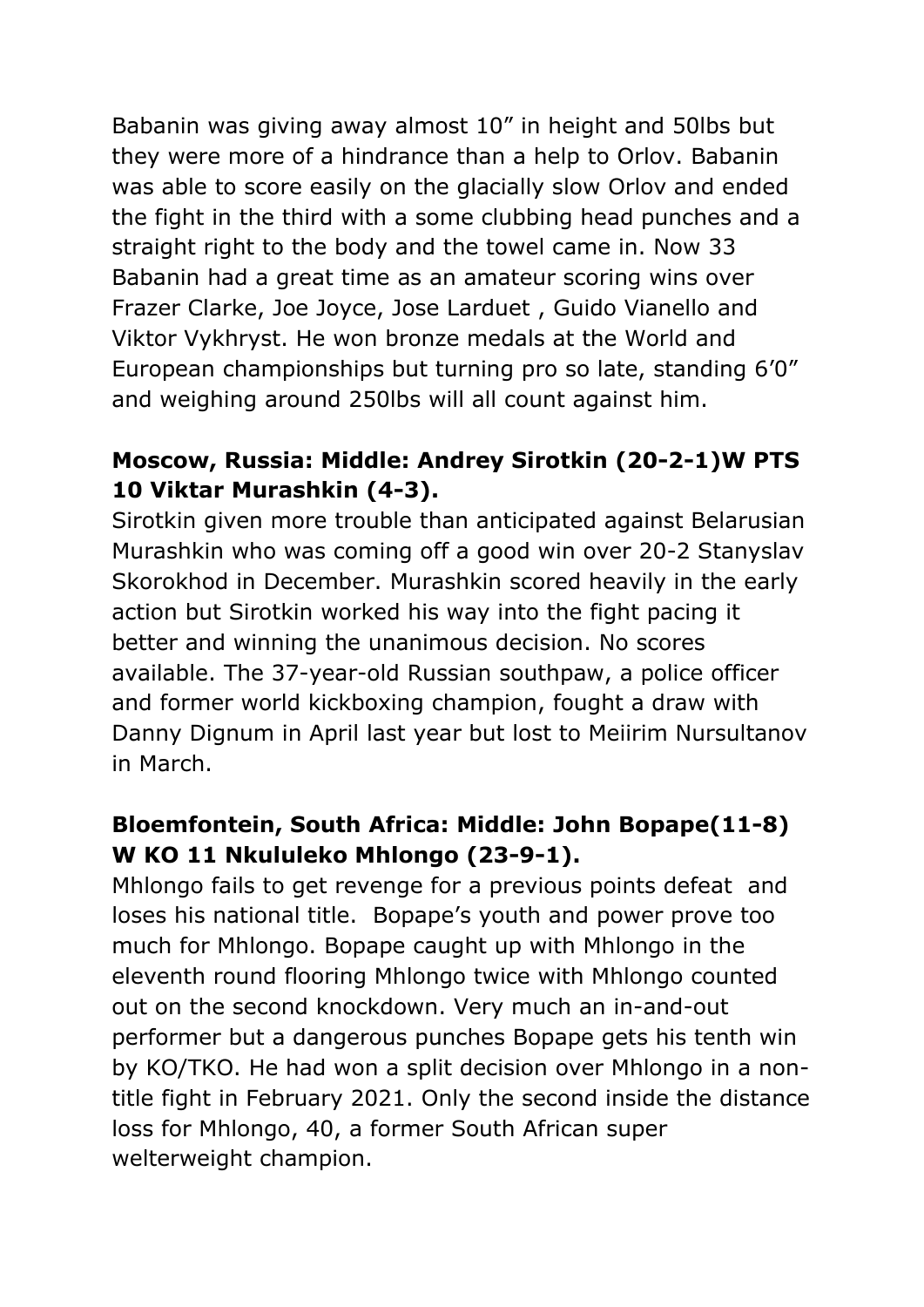## **Phoenix, AZ, Super Bantam: Angel Contreras (13-5-2) W PTS 8 Darren Cunningham (15-2).**

Mexican Contreras tears up the script with majority decision over Cunningham. Contreras forced the fight from bell to bell getting inside and cramping Cunningham's style and getting the better of the fiery exchanges in an entertaining scrap. It looked close and Contreras staged a big finish in the last shaking Cunningham a couple of times. Scores 78-74 and 77- 75 for Contreras and 76-76. Contreras was 1-3-1 going in but he had met a much higher level of opponent than Cunningham

# **Springfield, MA, USA: Light Heavy: Richard Rivera (21- 0,1ND) W KO 3 Fidel Monterrosa (40-29-1,1ND). Super Middle: Kendrick Ball (18-2-2) W TKO 5 Ronald Montes (19-16-1)**

#### **Rivera vs. Monterrosa**

Rivera gets another quick win as he stops seasoned Colombian Monterrosa in three rounds. Rivera had Monterrosa down in the second but the Colombian survived. In the third an attack from Rivera forced Monterrosa to go down on one knee. When he got up he was sent sprawling and almost out through the ropes and the referee halted the fight. "Popeye the Sailor Man" Rivera has 16 inside the distance victories but an inside the distance win in 2018 was changed to No Decision which is never a positive sign-or perhaps it is a "positive" sign. Poor Monterrosa has won only one of his last 12 contests, with ten of his losses by KO/TKO.

#### **Ball vs. Montes**

Ball gets back into the winners ranks as he stops Montes in five rounds. After four fairly even rounds Montes looked to have floored Ball with a body punch in the fifth. Instead the referee ruled the punch was low and deducted a point from Montes. A fired up Ball went after Montes drove him to the ropes and was banging home punches until the referee stopped the fight. First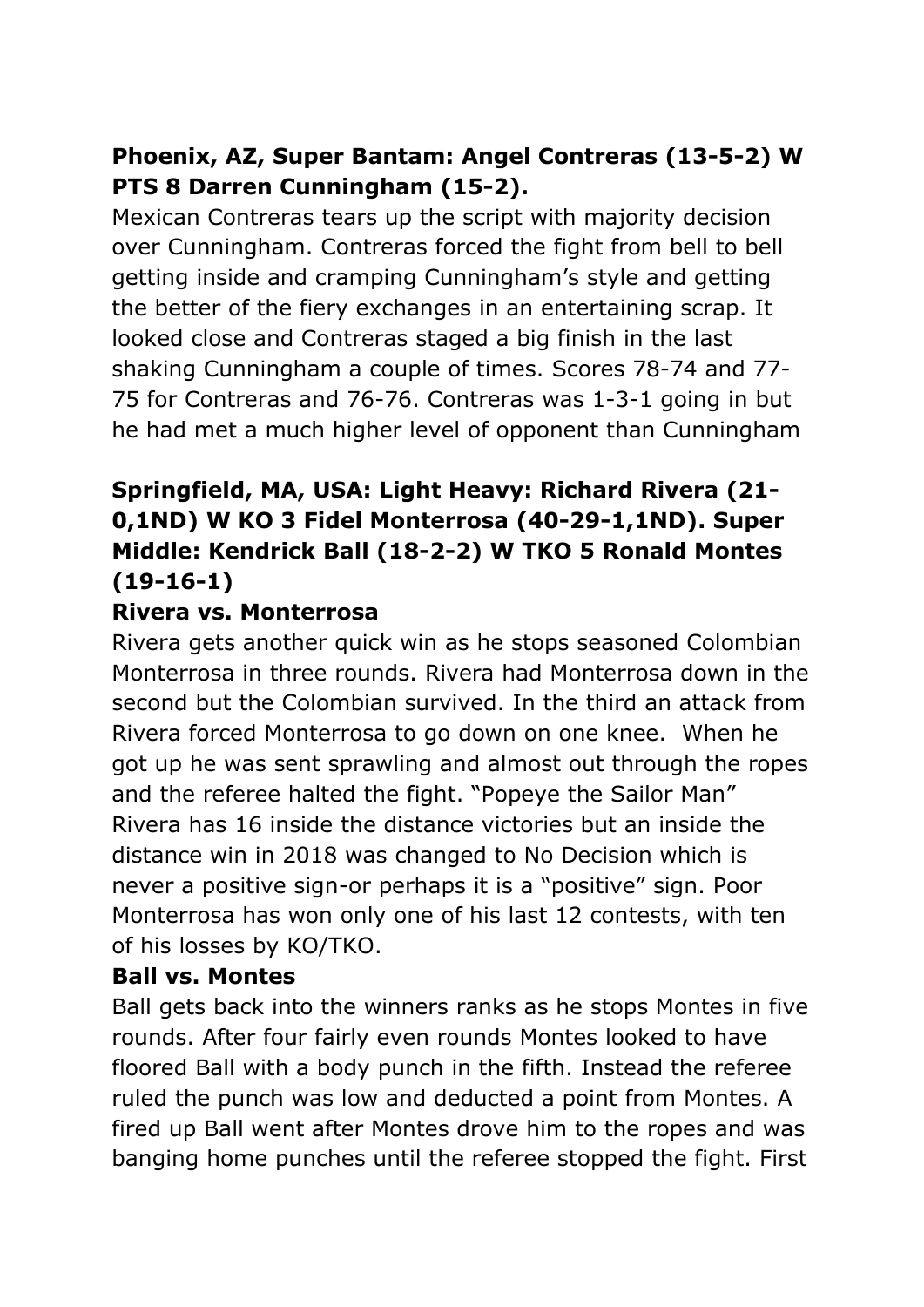fight for local hope Banks since a surprise ninth round stoppage defeat against Mike Guy in November. Just one win in his last eleven fights for Colombian Montes.

# **Las Vegas, NV, USA: Light: Keith Hunter (15-1) W Pts 10 Demarius Driver (12-1). Heavy: James McKenzie Morrison (20-0-2) W TKO 5 Hasim Rahman Jr (12-1). Super Welter Sharif Rahman (6-0) W PTS 6 Reyes Sanchez (7-2). Welter: Arturo Moreno (6-0) W PTS 6 Alcibiade Duran (9-2). Cruiser: Gerald McClellan Jr. W PTS 4 Demetrius Alexander (1-1).**

#### **Hunter vs. Driver**

Six sons of famous ex-boxers fought on this card with Keith Hunter leading the way. Hunter outlanded Driver on the way to a unanimous decision in a close, tactical fight. Many rounds were close with Hunter using his longer reach and also investing in body punches to be marginally in front after the first five rounds but was leaving himself open to counters from Driver. From the sixth Driver made some inroads into Hunter's lead Hunter outworked Driver over the closing rounds to take the verdict clearly. Scores 99-91 (too wide), 97-93 twice. Keith, son of Mike and younger brother of Michael, suffered a bad defeat being decisioned by 4-0-1 Armando Ramirez In August and has some way to go to put that result behind him. Driver had knocked out experienced Juan Carlos Perez in one round in February.

#### **McKenzie (Morrison) vs. Rahman**

McKenzie stops Rahman. Rahman had the better skills. He was boxing on the back foot, switching guards and catching the wide open McKenzie with crisp hooks. McKenzie kept rolling forward throwing bombs but being outboxed. McKenzie seemed to feel the pace but kept up the pressure and Rahman began to tire. In the fifth a series of punches sent Rahman skittering across the ring and his legs slipped out from under him. He beat the count but when a right uppercut and a left to the head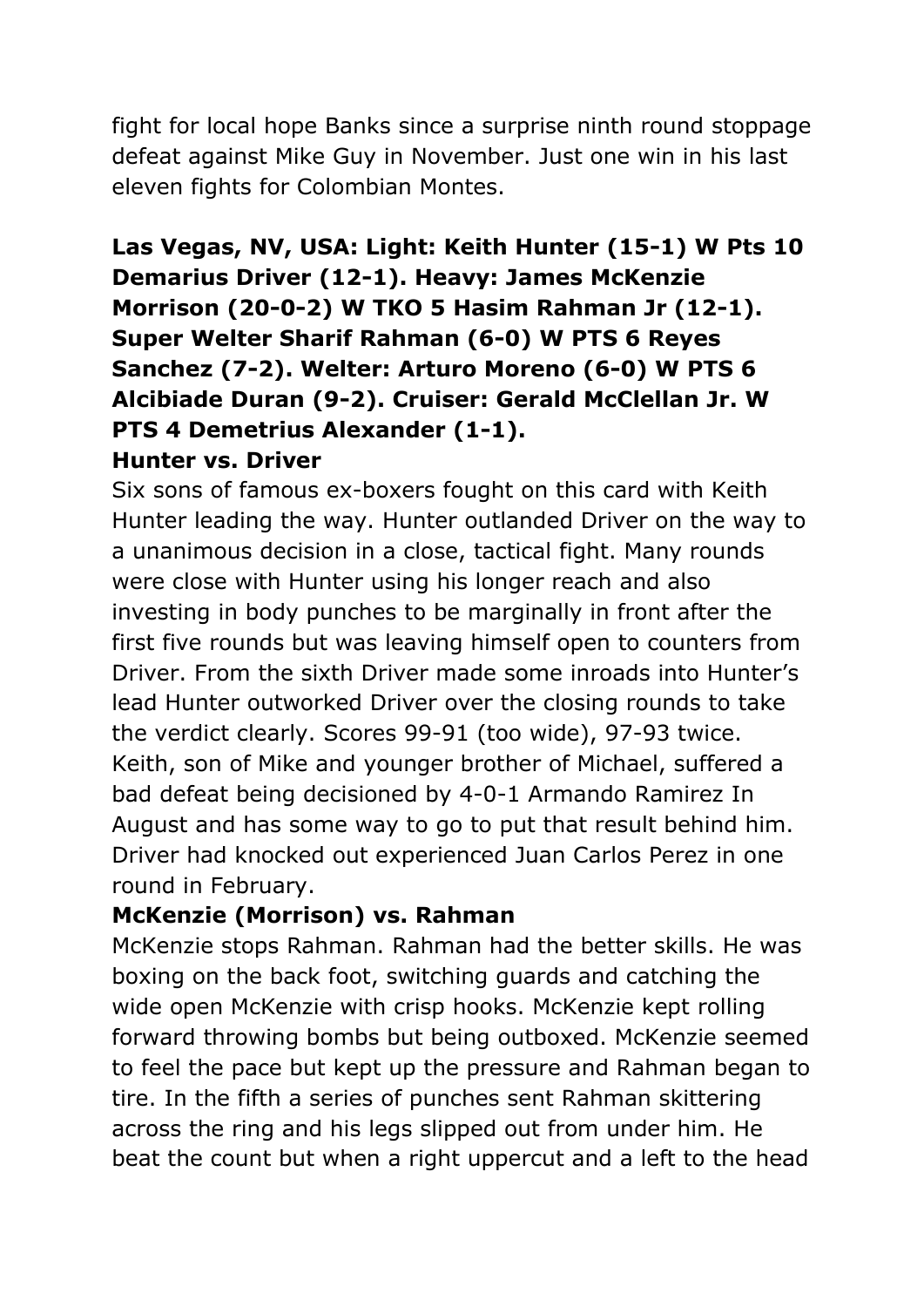staggered him the referee stopped the fight. The 31-year-old son of Tommy Morrison makes it 18 wins by KO/TKO and collects the vacant WBC US belt. Rahman Jr has skill but was sluggish and slow.

### **Rahman vs. Sanchez**

Sharif registered a win for the Rahman family as he boxed through the handicap of a bad cut over his left eye and took a unanimous verdict over Reyes Sanchez on scores of 60-54 twice and 59-55. Sharif is the younger of the two fighting Rahman brothers. Reyes lost on a majority decision to Nico Ali Walsh in December.

#### **Moreno vs. Duran**

Teenager Moreno remains unbeaten with a points win over Duran (the son of Roberto). Moreno was the better boxer. Duran had some good moves but was not busy enough or forced the fight enough. Scores 60-54, 59-55 and 58-56 for Moreno. First six round fight for Moreno, Duran, 33, had won his last six fights but did not turn pro until he was 30.

### **McClellan vs. Alexander**

McClellan Jr, 33, the son of former WBC super middleweight champion Gerald, gets a win but has to settle for a majority decision over fellow novice Alexander. Scores 39-37 twice and 38-38

#### **Philadelphia, PA, USA: Bantam: Christian Carto (19-1) W TKO 1 Ernesto Franzolini (14-13-2). Carto vs. Franzolini**

Carto wipes out Argentinian Franzolini in the first round. A body punch sent Franzolini down but he managed to beat the count. Carto jumped on him and landed a fierce volley of punches until the referee stopped the fight. Carto lost his unbeaten record on a brutal kayo against Victor Ruiz in February 2019. His two fights since returning in September last year have both finished in the first round giving him less than six minutes of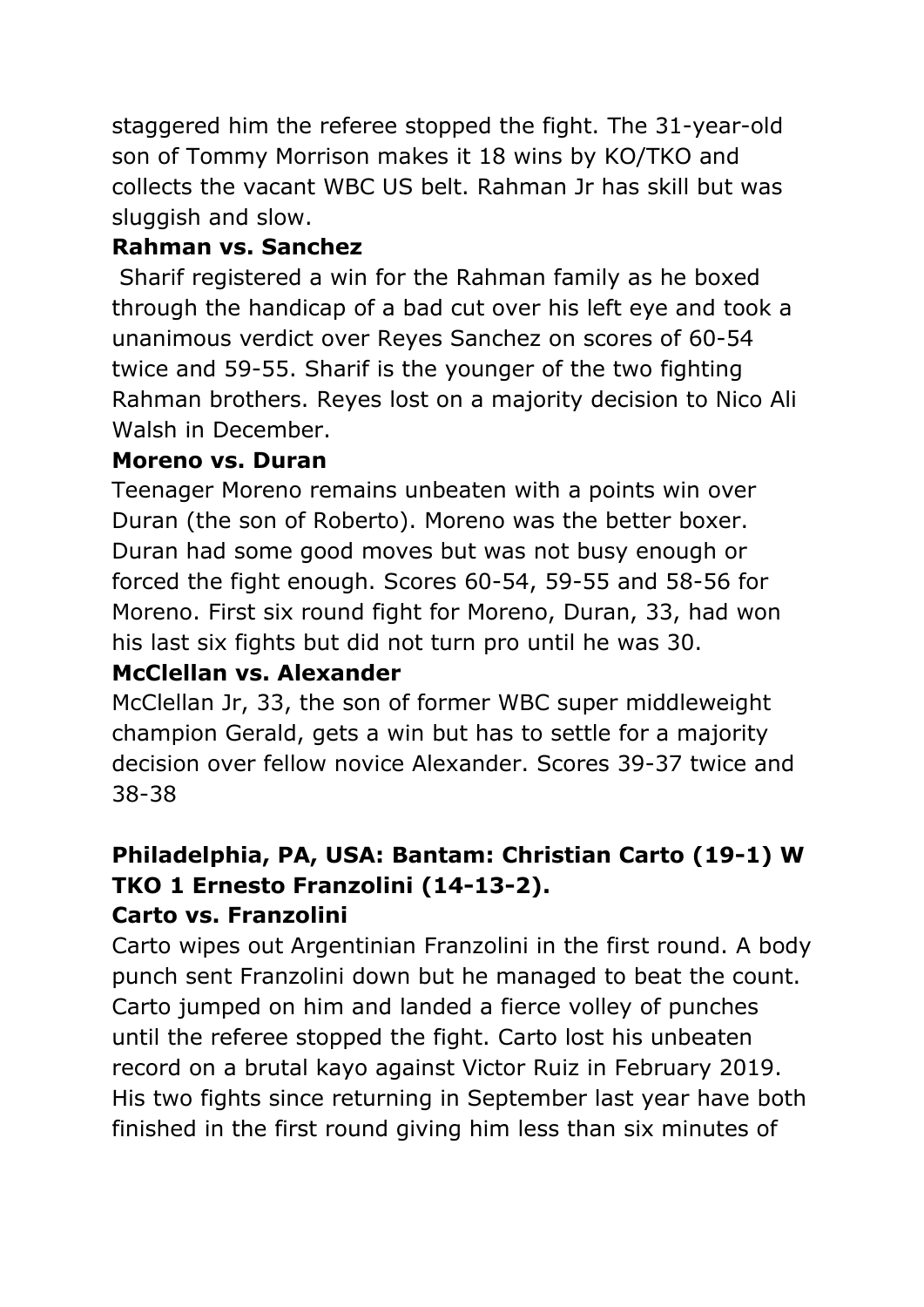ring time so he needs stronger tests. Franzolini, a former Argentinian champion, had won 5 of his last 6 bouts.

# **April 30**

# **Galvez, Argentina: Super Feather: Ayrton Gimenez (15- 0,1ND) W PTS 10 Blas Caro (8-4).**

Gimenez gets a repeat win over Caro in defence of his WBC Latino belt. Gimenez was never under any real pressure and boxed slickly with accuracy. He sent Caro down in the second with a right to the body and eased his way to victory on scores of 100-90,98-92 and 96-93. Eighth consecutive win for Gimenez who had won a similarly wide decision over Caro in November

# **Ingelmunster, Belgium: Super Light: Oshin Derieuw (15- 0) W TKO 9 Silvia Bortot (8-1-1).**

12

Belgian Derieuw gets late stoppage of Italian Bortot. The visitor's aggression kept her in the fight as she took the fight inside against the longer reach of Derieuw. The local fighter was making Bortot pay with accurate counters and the cumulative effect caught up with Bortot in the end and the referee came in to save Bortot from too much punishment. Derieuw, 35. The former undefeated European Female welterweight champion wins the vacant IBO Inter-Continental title. Bortot is a former undefeated European Female super light champion.

# **Pont-Sainte-Maxence, France: Light: Yves Mendy (46-5- 1)W Gianluca Ceglia (17-3-1). Light Heavy: Daniel Blenda Dos Santos (18-1) W Sadok Sebki (6-11-2). Mendy vs. Ceglia**

Mendy "The Lion of Pont Saint Maxence" wins the European title at the second attempt with a unanimous verdict over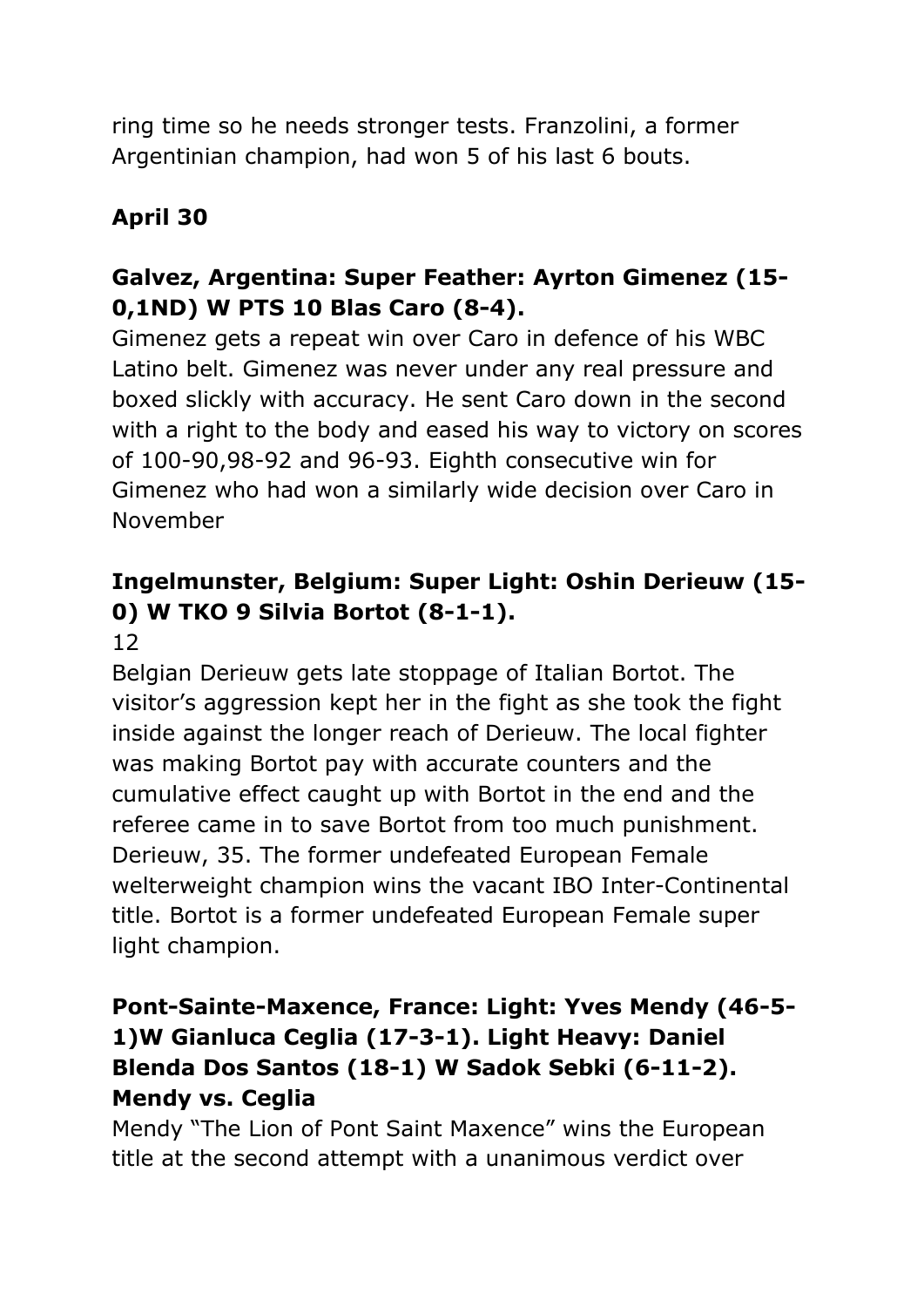tough Italian Ceglia. Mendy surprised Ceglia by starting out boxing southpaw and had early success. In his last couple of fights Mendy had seemed to dial back on his punch output but was back to his best in this one. He was highly motivated and scored throughout the fight with body punches. Ceglia was competitive all the way throwing plenty but Mendy both defended and countered well. A right from Mendy had Ceglia shaken in the eighth and the Italian took a knee but beat the count and came back hard. Mendy seemed to lose his way in the ninth but was back in the fight over the last three rounds with Ceglia fighting hard enough to make the rounds close. Scores 116-111 twice and 117-110 for Mendy. He lost a decision against Edis Tatli for the vacant version of this title in 2015 but is 17-1 since then including a win and loss against Luke Campbell. Former undefeated Italian and European Union champion Ceglia was unbeaten in his last seven fights. Mendy is No 6 with the WBC but at 36 the rarefied air at the top of the lightweight division makes a title shot very unlikely.

#### **Dos Santos vs. Sebki**

Dos Santos overcomes a strong challenge from Tunisian Sebki. For three rounds they traded punches with Dos Santos having to deal with wild lunging attacks from Sebki. By the fourth the cumulative effect of the bruising counters from Dos Santos had Sebki staggering and the fight was halted. Dos Santos was stopped in four rounds by Joshua Buatsi in May last year but now has four consecutive victories.

# **Puebla, Mexico: Super Welter: Jhony Navarrete (35-17- 2) W PTS 10 Hironobu Matsunaga (20-2).**

Navarette, the elder brother of WBO featherweight champion surprised fancied Matsunaga and took the majority decision but nom scores available. The shorter Matsunaga pressed the fight for all ten rounds but the experienced Navarette defended well and used his longer reach to keep Matsunaga off and connected with counter straight rights. Navarette is a fight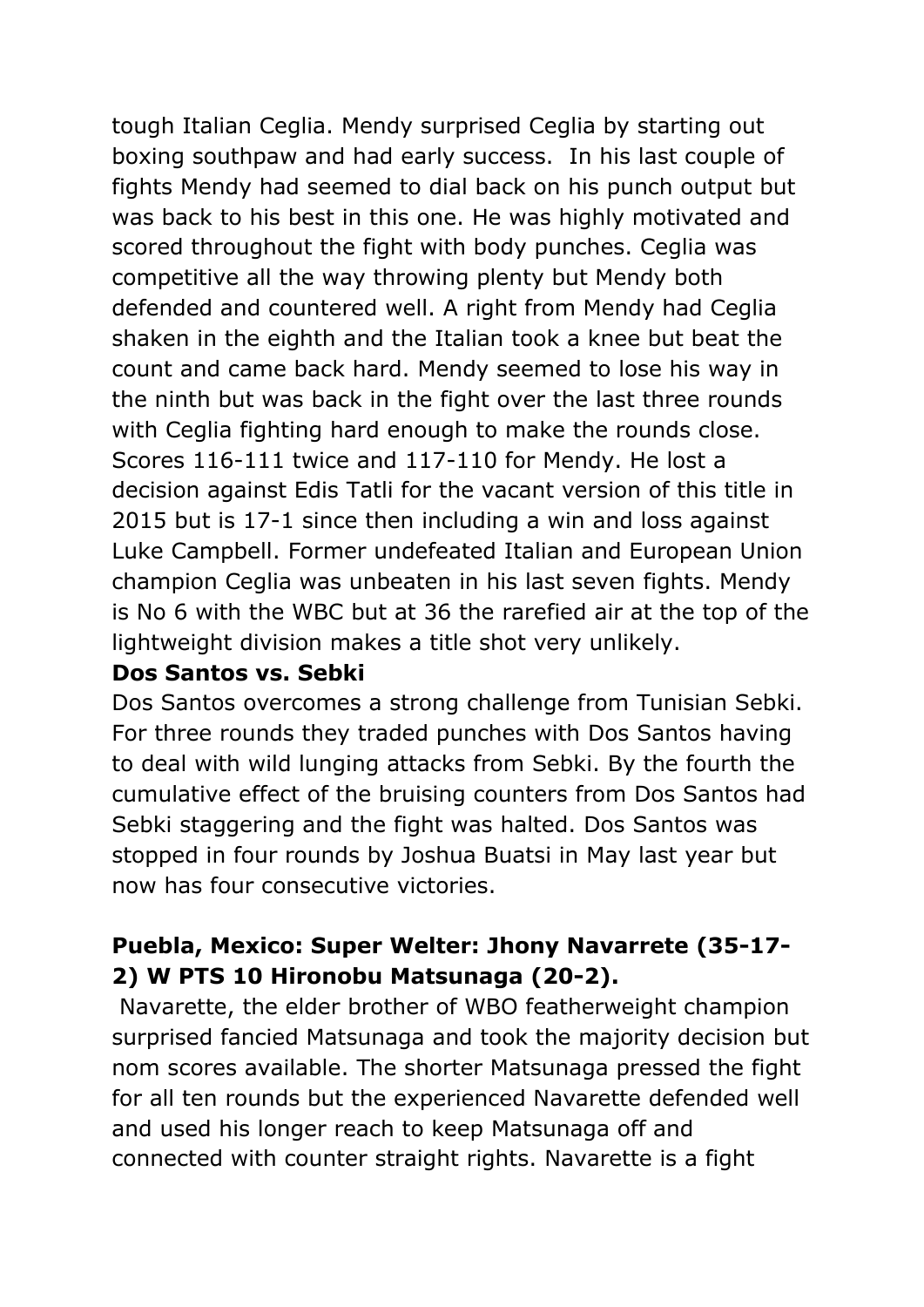anyone anywhere battler who has the ability to score an upset now and then. Former undefeated Japanese champion Matsunaga had won his last 14 fights.

### **Dangcagan, Philippines: Minimum: Samuel Salva (19-1) W KO 1 Jeffrey Galero (17-8).**

Salva gets first round win over Galero. It was almost like sparring for Salva as he fired bunches of shots to head and body with Galero only firing a rare counter. Just before the bell Salva pinned Galero against the ropes. He landed a right hook that was clearly low sending Galero down to his knees and landed a left hook when Galero was on his hands and knees facing away from Salva but the referee just counted Galero out. Twelfth win by KO/TKO for Salva who lost to Pedro Taduran for the vacant IBF minimumweight title in September 2019. Only one win in his last six fights for Galero.

# **Walcz, Poland: Cruiser: Krzys Glowacki (32-3) W TKO 4 Francisco Rivas (16-4). Super Middle: Kamil Bednarek (11-0) W PTS 8 Iago Kiziria (5-4). Super Middle: Mateusz Tryc (14-0)W PTS 8 Omar Garcia (17-7). Glowacki vs. Rivas**

Glowacki massacres victim Rivas. The Pole floored Rivas twice in the opening round and then appeared to back off to allow Rivas to finish the round. He then scored heavily in the second and third but without following through with his attacks. He ended it in the fourth flooring Rivas with a left hook . Rivas beat the count but was stunned by a right hook and the fight was stopped. First time back in the ring for Glowacki after consecutive defeats against Mairis Breidis and Lawrence Okolie in WBO title fights. Mexican Rivas way out of his league.

#### **Bednarek vs. Kiziria**

Southpaw Bednarek gets a win but in a very unimpressive showing. Georgian Kiziria landed some heavy punches in the first two rounds and it was the third before Bednarek found any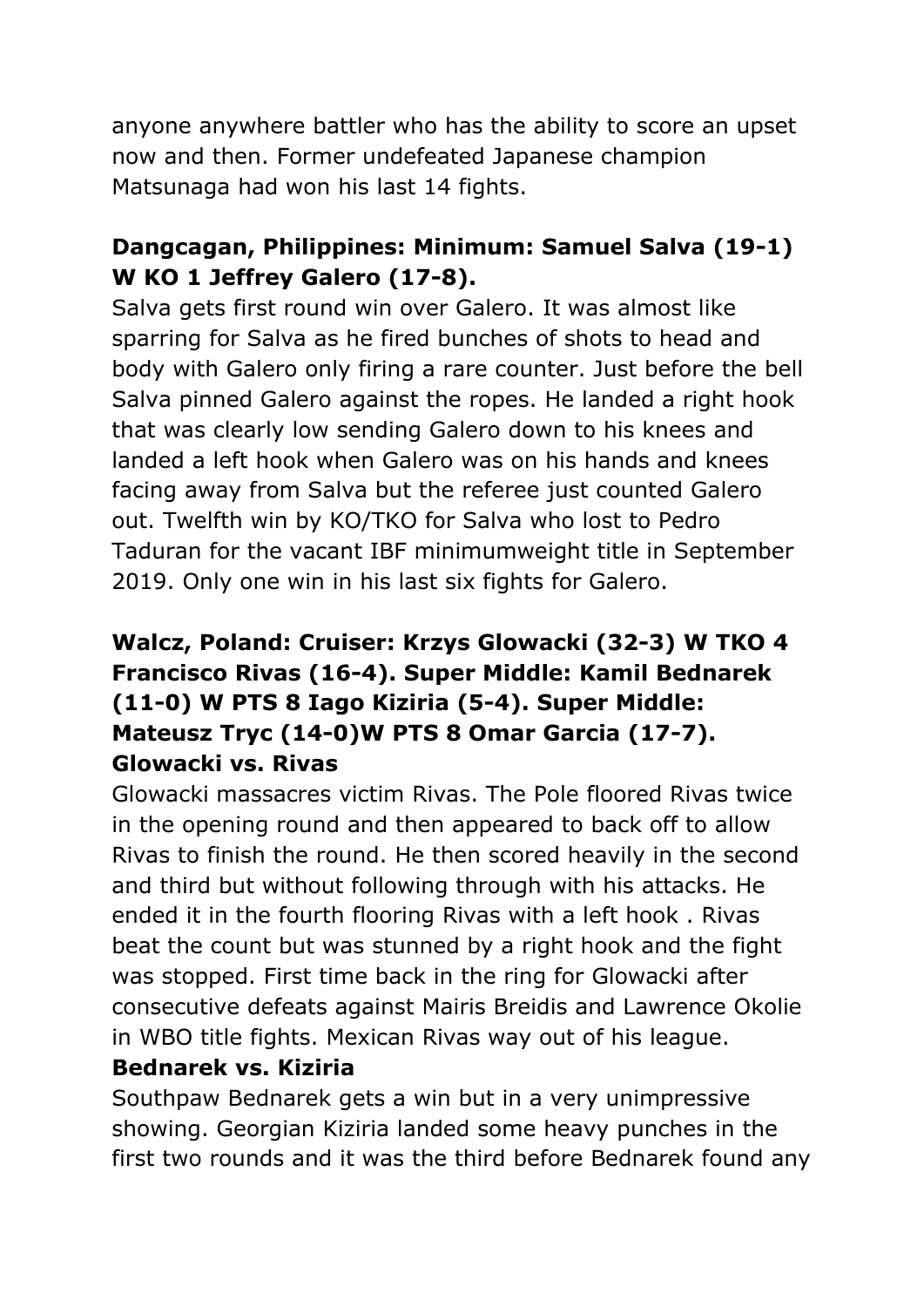rhythm. He swept the third, fourth and fifth opening a cut over Kiziria's right eye. The Georgian came back into the fight in the seventh almost overwhelming Bednarek with a fierce attack but the Pole got his act together in the last to just earn the split verdict. Scores 78-74 and 77-75 for Bednarek and 77-75 for Kiziria. Plenty to work on for the unbeaten local. Kiziria is 1-4 in his last 5 fights but of the losses two were slit decisions and one a majority decision-you get no favours in the other guy's back yard.

### **Tryc vs. Garcia**

Tryc is cut and shaken a couple of times but wins clearly over Venezuelan Garcia. A right from Garcia shook Tryc badly in the first but he took control over the next three rounds despite being handicapped by a cut over his right eye brought about by a clash of heads. Garcia landed big shots in the fifth and in the seventh but Tryc was also landing heavily and came close to stopping a flagging Garcia in the eighth. Scores 78-74 twice and 80-72 for Tryc.

# **Bangkok, Thailand: Light Fly: Danal (11-3) W T KO 4 Vijes Oak (3-1). Bantam: Nawaphon (53-1-1) W TKO 2 Thitikorn (0-2).**

#### **Danal vs. Oak**

Thai southpaw Danal stops Oak in the fourth. Cambodian teenager Oak was holding his own until a fearsome left hook dropped him in the fourth. He beat the count but was on very shaky pins and the fight was stopped. Now 8 wins in his last 9 fights for Danal with his loss in that sequence coming in a twelve round fight against WBC minimumweight champion Petchmanee CP Freshmart in November. All of Oak's fights have been in Thailand.

# **Bolton, England: Cruiser: Jack Massey (20-1) W TKO 2 Vaclav Pejsar (19-13).Light: Michael Gomez Jr (17-1) W PTS 8 Ezequiel Gregores (3-11).**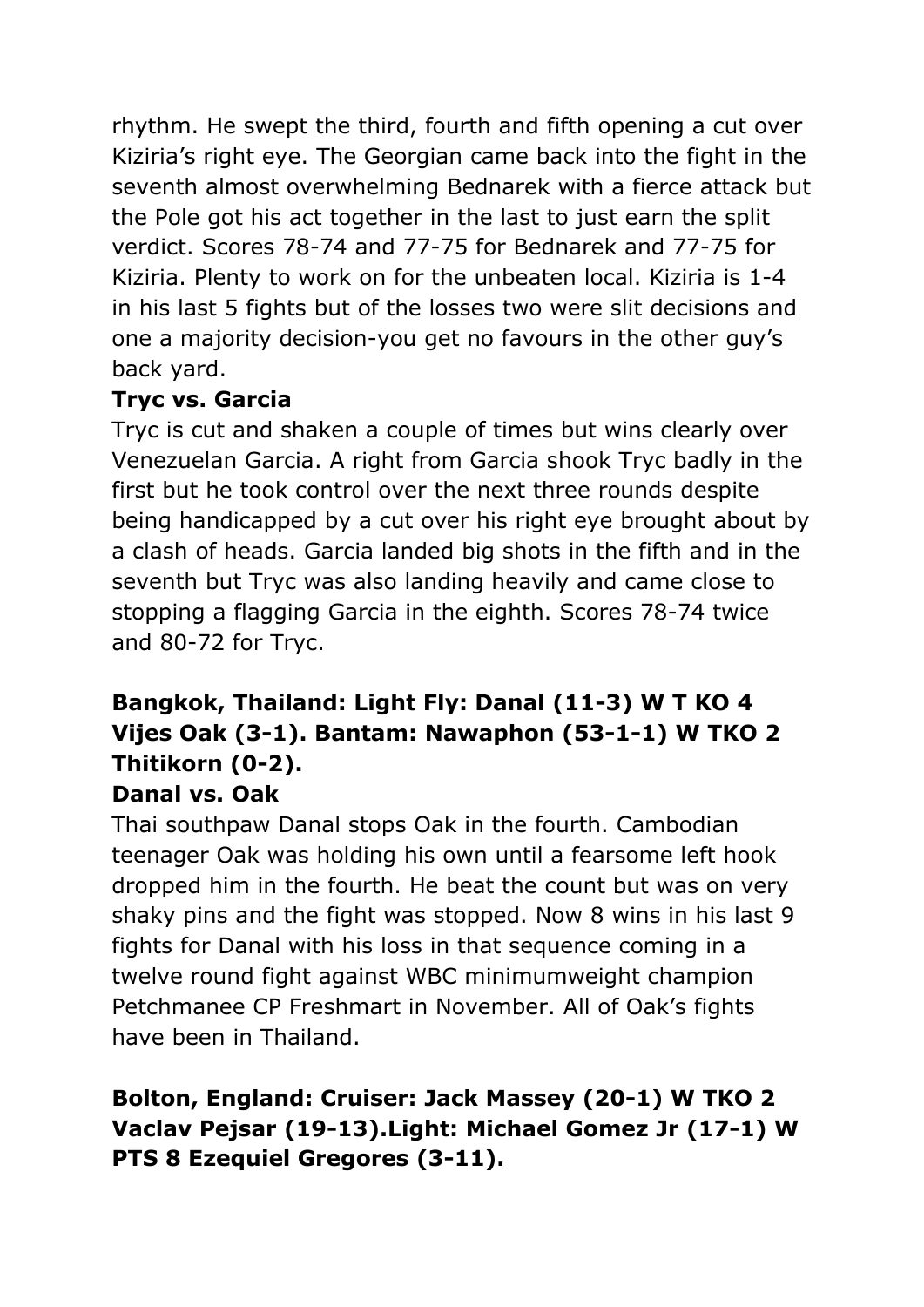#### **Massey vs. Pejsar**

Massey survives a first round scare to beat Pejsar. Both fighters were busy in the first finding the range with their jabs. Suddenly Pejsar landed a heavy right to the head and Massey stepped back with his legs shaking badly. Pejsar jumped on him firing more rights with Massey still looking shaky. Massey recovered and was punching back at the bell. Pejsar made a confident start to the second until a wicked left hook to the body sent him to the canvas writhing in agony. He dragged himself to his feet but was bent double and dropped again. The referee started the count but then waived the fight over. Eleventh win by KO/TKO for IBO champion Massey. His only loss was a close decision against Richard Riakporhe for the vacant British title in December 2019. Pejsar had won 4 of his last 5 fights.

#### **Dundee, Scotland: Middle: Paul Kean (15-2) W TKO 2 Sulaimon Olagbade (9-2).**

Neighbourhood boxer Keen collects the vacant IBO Continental title as he stops Nigerian Olagbade. The visitor had won his last five fights by KO/TKO but from the start it was Keen landing the heavier punches. Southpaw Keen put Olagbade on the floor twice in the second round before the referee stopped the fight. Keen already holds the Scottish and Celtic titles. He is 7-1 in his last 8 fights with the loss being to world rated Hamza Sheeraz. Olagbade is a former holder of the WBU (German Version) super welterweight title.

#### **Conroe, TX, USA: Heavy: Alfonso Lopez (33-4-1) TEC DRAW 5 Roberto Silva (11-2-1).**

A clash of heads that opened a cut over the left eye of Lopez ended this one. Both fighters were seriously overweight and the pace was slow. Lopez tired to box and Silva relied on twofisted swinging lunges. Both had some success with what skill there was being shown by Lopez and he looked to be in front at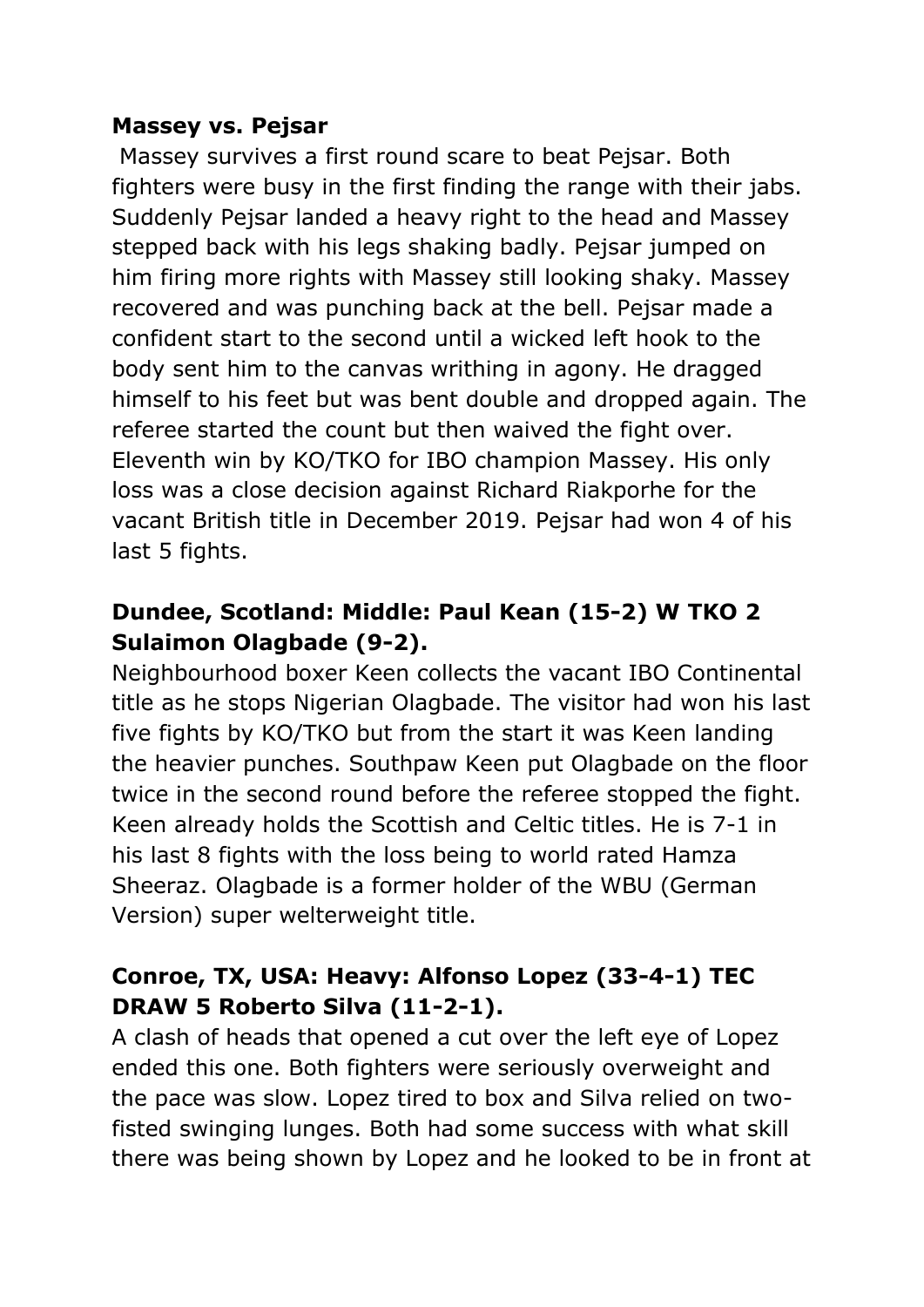the stoppage but it was ruled a majority technical draw but I did not get the scores.

**Fight of the week** (Significance): Katie Taylor vs. Amanda Serrano topping the card at Madison Square Garden was a huge boost for Female boxing

**Fight of the week** (Entertainment): Taylor vs. Serrano a tremendous fight

**Fighter of the week**: Tied Taylor and Serrano with honourable mention to Shakur Stevenson for his dominant display in beating Oscar Valdez

**Punch of the week**: The left uppercut from Ray Muratalla that was the beginning of the end for Jeremy Hill

**Upset of the week**: **:** Azizbek Abdugofurov was just meant to be a mild run out for Fedor Chudinov but came away with the win

**Prospect watch:** Middleweight Austin Williams 11-0 was very impressive in the way he blitzed 17-0 Chordale Booker

# **Observations**

**Rosette:** To Katie Taylor and Amanda Serrano for their great fight and for the great advert they both were for female boxing **Red Card:** To the referee who seemed not to notice Samuel Salva floor Jeffrey Galero with an obviously low punch and then hit Galero with a punch to the back of the head when he was on his hands and knees

Some great nicknames out there this past weekend including: **Popeye the Sailor Man, The Heavy Hitting Diva and the Molecule from Hell!!**

Great idea to put the sons of **Tommy Morrison, Hasim Rahman, Mike "The Bounty" Hunter, Roberto Duran and Gerald McClellan** on the same card. With **Nico Ali Walsh** also in action I thought I might have fallen asleep and a time machine had transported me back to long, long ago.